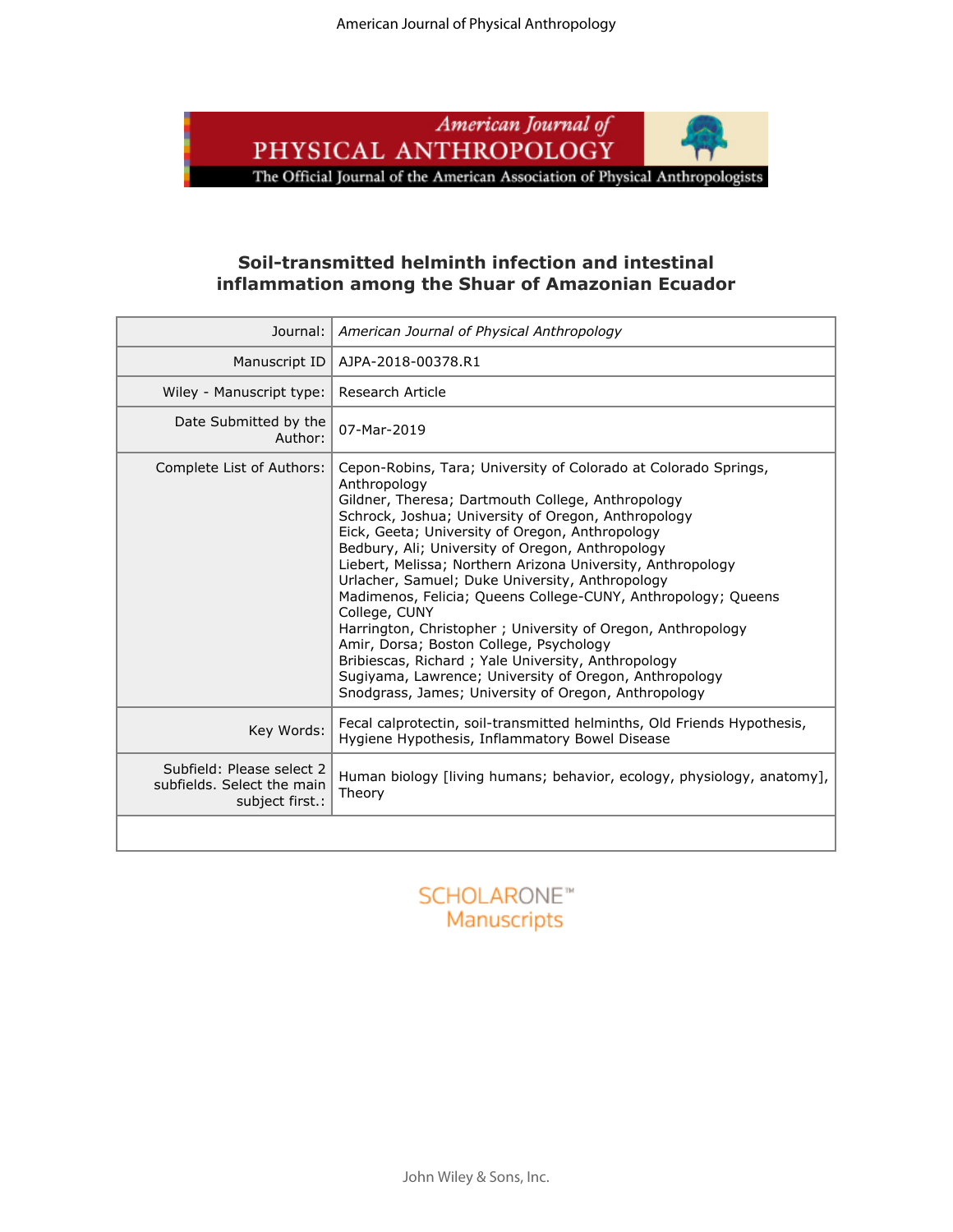| $\overline{2}$ |                                                                                                                                                                            |
|----------------|----------------------------------------------------------------------------------------------------------------------------------------------------------------------------|
| 3              | Soil-transmitted helminth infection and intestinal inflammation among the Shuar of Amazonian                                                                               |
| 4              |                                                                                                                                                                            |
| 5              | <b>Ecuador</b>                                                                                                                                                             |
| 6              |                                                                                                                                                                            |
| 7              |                                                                                                                                                                            |
| 8              |                                                                                                                                                                            |
|                |                                                                                                                                                                            |
| 9              | Running Title: Helminths and intestinal inflammation among the Shuar                                                                                                       |
| 10             |                                                                                                                                                                            |
| 11             |                                                                                                                                                                            |
| 12             | Tara J. Cepon-Robins <sup>1</sup> , Theresa E. Gildner <sup>2</sup> , Joshua Schrock <sup>3</sup> , Geeta Eick <sup>3</sup> , Ali Bedbury <sup>3</sup> , Melissa A.        |
| 13             |                                                                                                                                                                            |
| 14             | Liebert <sup>4</sup> , Samuel S. Urlacher <sup>5</sup> , Felicia C. Madimenos <sup>6</sup> , Christopher J. Harrington <sup>3</sup> , Dorsa Amir <sup>7</sup> , Richard G. |
| 15             | Bribiescas <sup>8</sup> , Lawrence S. Sugiyama <sup>3</sup> , J. Josh Snodgrass <sup>3</sup>                                                                               |
| 16             |                                                                                                                                                                            |
| 17             |                                                                                                                                                                            |
| 18             |                                                                                                                                                                            |
| 19             |                                                                                                                                                                            |
| 20             | <sup>1</sup> Department of Anthropology, University of Colorado Colorado Springs, Centennial Hall 120, 1420 Austin                                                         |
| 21             | Bluffs Pkwy, Colorado Springs, CO 80918                                                                                                                                    |
| 22             |                                                                                                                                                                            |
| 23             | <sup>2</sup> Department of Anthropology, Dartmouth College, Hanover, NH 03755                                                                                              |
|                |                                                                                                                                                                            |
| 24             | <sup>3</sup> Department of Anthropology, University of Oregon, 308 Condon Hall, 1321 Kincaid Street, Eugene, OR                                                            |
| 25             | 97403                                                                                                                                                                      |
| 26             |                                                                                                                                                                            |
| 27             | <sup>4</sup> Department of Anthropology, Northern Arizona University, 5 E. McConnell Dr., Flagstaff, AZ 86011                                                              |
| 28             | <sup>5</sup> Department of Evolutionary Anthropology, Duke University, 104 Biological Sciences Building, Durham,                                                           |
| 29             |                                                                                                                                                                            |
| 30             | <b>NC 27708</b>                                                                                                                                                            |
| 31             |                                                                                                                                                                            |
| 32             | <sup>6</sup> Department of Anthropology, Queens College - City University of New York, Powdermaker Hall 313D,                                                              |
| 33             | Queens, NY 11367                                                                                                                                                           |
| 34             |                                                                                                                                                                            |
| 35             |                                                                                                                                                                            |
| 36             | <sup>7</sup> Department of Psychology, Boston College, 140 Common Wealth Ave., Chestnut Hill, MA 02467                                                                     |
|                | <sup>8</sup> Department of Anthropology, Yale University, 10 Sachem St., New Haven, CT 06511                                                                               |
| 37             |                                                                                                                                                                            |
| 38             |                                                                                                                                                                            |
| 39             |                                                                                                                                                                            |
| 40             |                                                                                                                                                                            |
| 41             |                                                                                                                                                                            |
| 42             |                                                                                                                                                                            |
| 43             |                                                                                                                                                                            |
| 44             |                                                                                                                                                                            |
| 45             | <b>Corresponding Author:</b>                                                                                                                                               |
| 46             |                                                                                                                                                                            |
| 47             | Tara J. Cepon-Robins                                                                                                                                                       |
| 48             | <b>Centennial Hall 120</b>                                                                                                                                                 |
| 49             | 1420 Austin Bluffs Pkwy                                                                                                                                                    |
|                | Colorado Springs, CO 80918                                                                                                                                                 |
| 50             | Phone Number: (719) 255-3125                                                                                                                                               |
| 51             |                                                                                                                                                                            |
| 52             | Fax Number: (719) 255-4464                                                                                                                                                 |
| 53             | Email: trobins3@uccs.edu                                                                                                                                                   |
| 54             |                                                                                                                                                                            |
| 55             |                                                                                                                                                                            |
| 56             |                                                                                                                                                                            |
| 57             |                                                                                                                                                                            |
| 58             | $\mathbf{1}$                                                                                                                                                               |
| 59             |                                                                                                                                                                            |
| 60             | John Wiley & Sons, Inc.                                                                                                                                                    |
|                |                                                                                                                                                                            |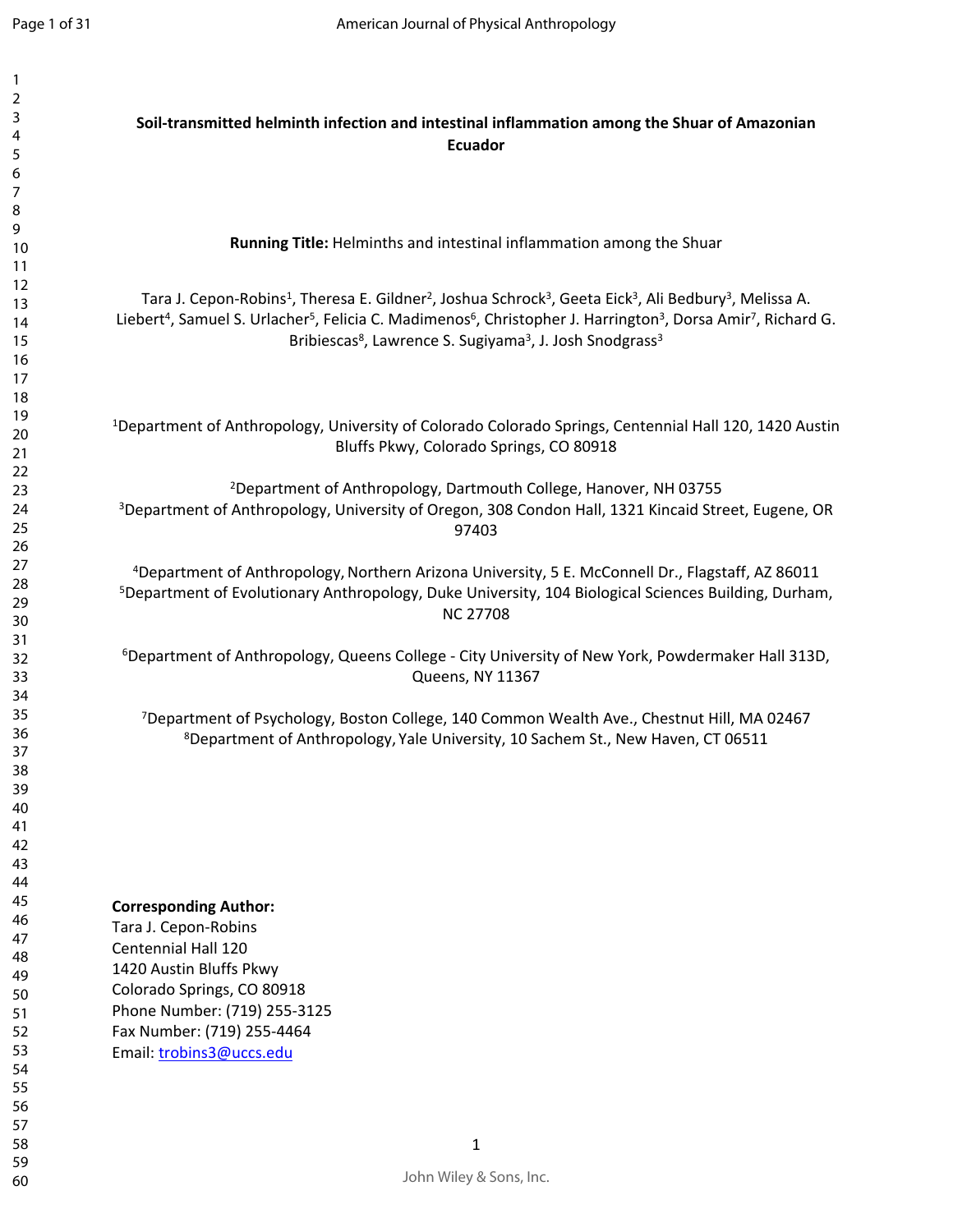#### **Abstract**

**Objectives.** Reduced exposure to macroparasites, especially soil-transmitted helminths (STHs), is hypothesized to contribute to increased prevalence of Inflammatory Bowel Disease in wealthy nations. This is likely due to coevolutionary histories between macroparasites and the human immune system that favored anti-inflammatory pathways. Here, we test whether STH infection is associated with reduced intestinal inflammation among the Shuar of Ecuador, an indigenous population undergoing socioeconomic/lifestyle changes that influence their hygienic environment. We predict that: 1) fecal calprotectin (FC; a measure of intestinal inflammation) will be lower in STH infected individuals; and 2) FC will be negatively associated with infection intensity.

**Methods.** Stool samples to analyze FC levels and STH infection were collected from 69 Shuar participants (ages 5 to 75 years). Children (<15 years) and adults (15+ years) were analyzed separately to understand the role of exposure in immune system development and the resultant intestinal inflammatory response.

**Results.** Two species of STH were present: *Ascaris lumbricoides* and *Trichuris trichiura.* The relationships between infection and intestinal inflammation were age- and species-specific. While no significant relationships were found among adults, children who were singly infected with *T. trichiura* had lower FC levels than those who were uninfected, singly infected with *A. lumbricoides,* or coinfected. There was also a significant negative relationship between FC and *T. trichiura* infection intensity among children.

**Conclusions.** These age- and species-specific associations between FC and STH infection demonstrate the importance of species-specific immune responses for immune system development and emphasize the need to consider timing and duration of exposure.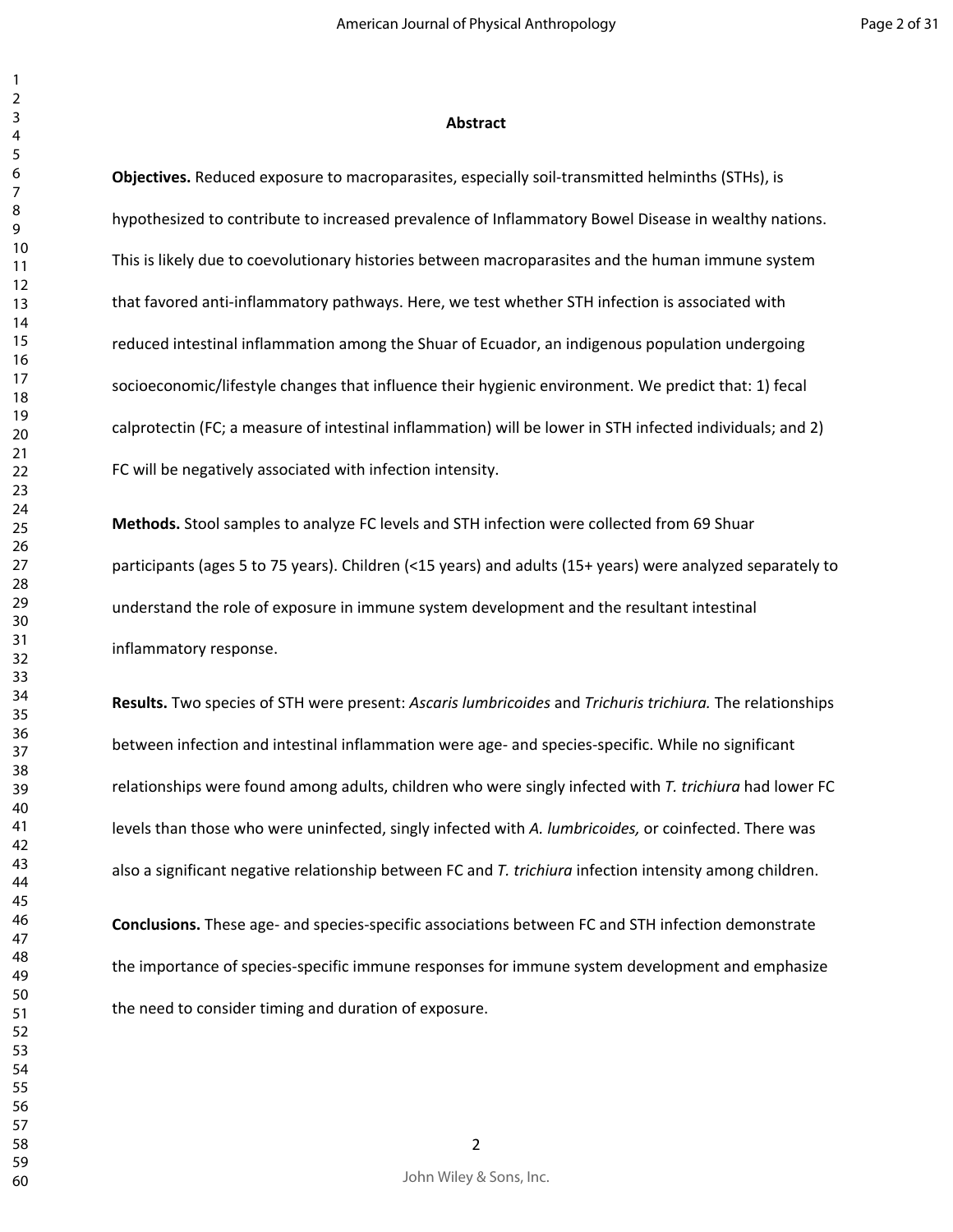| $\sqrt{2}$<br>$\overline{\mathbf{3}}$<br>Keywords<br>$\overline{\mathbf{4}}$<br>$\sqrt{5}$<br>$\boldsymbol{6}$<br>Fecal calprotectin, soil-transmitted helminths, Old Friends Hypothesis, Hygiene Hypothesis,<br>$\boldsymbol{7}$<br>$\bf 8$<br><b>Inflammatory Bowel Disease</b><br>$\mathsf 9$<br>$10\,$<br>11<br>$12\,$<br>$13$<br>14<br>$15\,$<br>$16\,$<br>$17\,$<br>$18\,$<br>19<br>$20\,$<br>$21$<br>$22\,$<br>$23\,$<br>24<br>$25\,$<br>$26\,$<br>$27\,$<br>${\bf 28}$<br>29<br>$30\,$<br>$31$<br>$32\,$<br>33<br>34<br>35 |  |
|------------------------------------------------------------------------------------------------------------------------------------------------------------------------------------------------------------------------------------------------------------------------------------------------------------------------------------------------------------------------------------------------------------------------------------------------------------------------------------------------------------------------------------|--|
|                                                                                                                                                                                                                                                                                                                                                                                                                                                                                                                                    |  |
|                                                                                                                                                                                                                                                                                                                                                                                                                                                                                                                                    |  |
|                                                                                                                                                                                                                                                                                                                                                                                                                                                                                                                                    |  |
|                                                                                                                                                                                                                                                                                                                                                                                                                                                                                                                                    |  |
|                                                                                                                                                                                                                                                                                                                                                                                                                                                                                                                                    |  |
|                                                                                                                                                                                                                                                                                                                                                                                                                                                                                                                                    |  |
|                                                                                                                                                                                                                                                                                                                                                                                                                                                                                                                                    |  |
|                                                                                                                                                                                                                                                                                                                                                                                                                                                                                                                                    |  |
|                                                                                                                                                                                                                                                                                                                                                                                                                                                                                                                                    |  |
|                                                                                                                                                                                                                                                                                                                                                                                                                                                                                                                                    |  |
|                                                                                                                                                                                                                                                                                                                                                                                                                                                                                                                                    |  |
|                                                                                                                                                                                                                                                                                                                                                                                                                                                                                                                                    |  |
|                                                                                                                                                                                                                                                                                                                                                                                                                                                                                                                                    |  |
|                                                                                                                                                                                                                                                                                                                                                                                                                                                                                                                                    |  |
|                                                                                                                                                                                                                                                                                                                                                                                                                                                                                                                                    |  |
|                                                                                                                                                                                                                                                                                                                                                                                                                                                                                                                                    |  |
|                                                                                                                                                                                                                                                                                                                                                                                                                                                                                                                                    |  |
|                                                                                                                                                                                                                                                                                                                                                                                                                                                                                                                                    |  |
|                                                                                                                                                                                                                                                                                                                                                                                                                                                                                                                                    |  |
|                                                                                                                                                                                                                                                                                                                                                                                                                                                                                                                                    |  |
|                                                                                                                                                                                                                                                                                                                                                                                                                                                                                                                                    |  |
|                                                                                                                                                                                                                                                                                                                                                                                                                                                                                                                                    |  |
|                                                                                                                                                                                                                                                                                                                                                                                                                                                                                                                                    |  |
|                                                                                                                                                                                                                                                                                                                                                                                                                                                                                                                                    |  |
|                                                                                                                                                                                                                                                                                                                                                                                                                                                                                                                                    |  |
|                                                                                                                                                                                                                                                                                                                                                                                                                                                                                                                                    |  |
|                                                                                                                                                                                                                                                                                                                                                                                                                                                                                                                                    |  |
|                                                                                                                                                                                                                                                                                                                                                                                                                                                                                                                                    |  |
|                                                                                                                                                                                                                                                                                                                                                                                                                                                                                                                                    |  |
| 36                                                                                                                                                                                                                                                                                                                                                                                                                                                                                                                                 |  |
| 37                                                                                                                                                                                                                                                                                                                                                                                                                                                                                                                                 |  |
| $38\,$<br>39                                                                                                                                                                                                                                                                                                                                                                                                                                                                                                                       |  |
| $40\,$                                                                                                                                                                                                                                                                                                                                                                                                                                                                                                                             |  |
| $41\,$                                                                                                                                                                                                                                                                                                                                                                                                                                                                                                                             |  |
| 42                                                                                                                                                                                                                                                                                                                                                                                                                                                                                                                                 |  |
| 43                                                                                                                                                                                                                                                                                                                                                                                                                                                                                                                                 |  |
| 44<br>45                                                                                                                                                                                                                                                                                                                                                                                                                                                                                                                           |  |
| $46\,$                                                                                                                                                                                                                                                                                                                                                                                                                                                                                                                             |  |
| $47\,$                                                                                                                                                                                                                                                                                                                                                                                                                                                                                                                             |  |
| 48                                                                                                                                                                                                                                                                                                                                                                                                                                                                                                                                 |  |
| 49                                                                                                                                                                                                                                                                                                                                                                                                                                                                                                                                 |  |
| 50                                                                                                                                                                                                                                                                                                                                                                                                                                                                                                                                 |  |
| $51\,$                                                                                                                                                                                                                                                                                                                                                                                                                                                                                                                             |  |
| 52<br>53                                                                                                                                                                                                                                                                                                                                                                                                                                                                                                                           |  |
| 54                                                                                                                                                                                                                                                                                                                                                                                                                                                                                                                                 |  |
| 55                                                                                                                                                                                                                                                                                                                                                                                                                                                                                                                                 |  |
| 56                                                                                                                                                                                                                                                                                                                                                                                                                                                                                                                                 |  |
|                                                                                                                                                                                                                                                                                                                                                                                                                                                                                                                                    |  |
| 57                                                                                                                                                                                                                                                                                                                                                                                                                                                                                                                                 |  |
| 58<br>$\mathsf 3$<br>59                                                                                                                                                                                                                                                                                                                                                                                                                                                                                                            |  |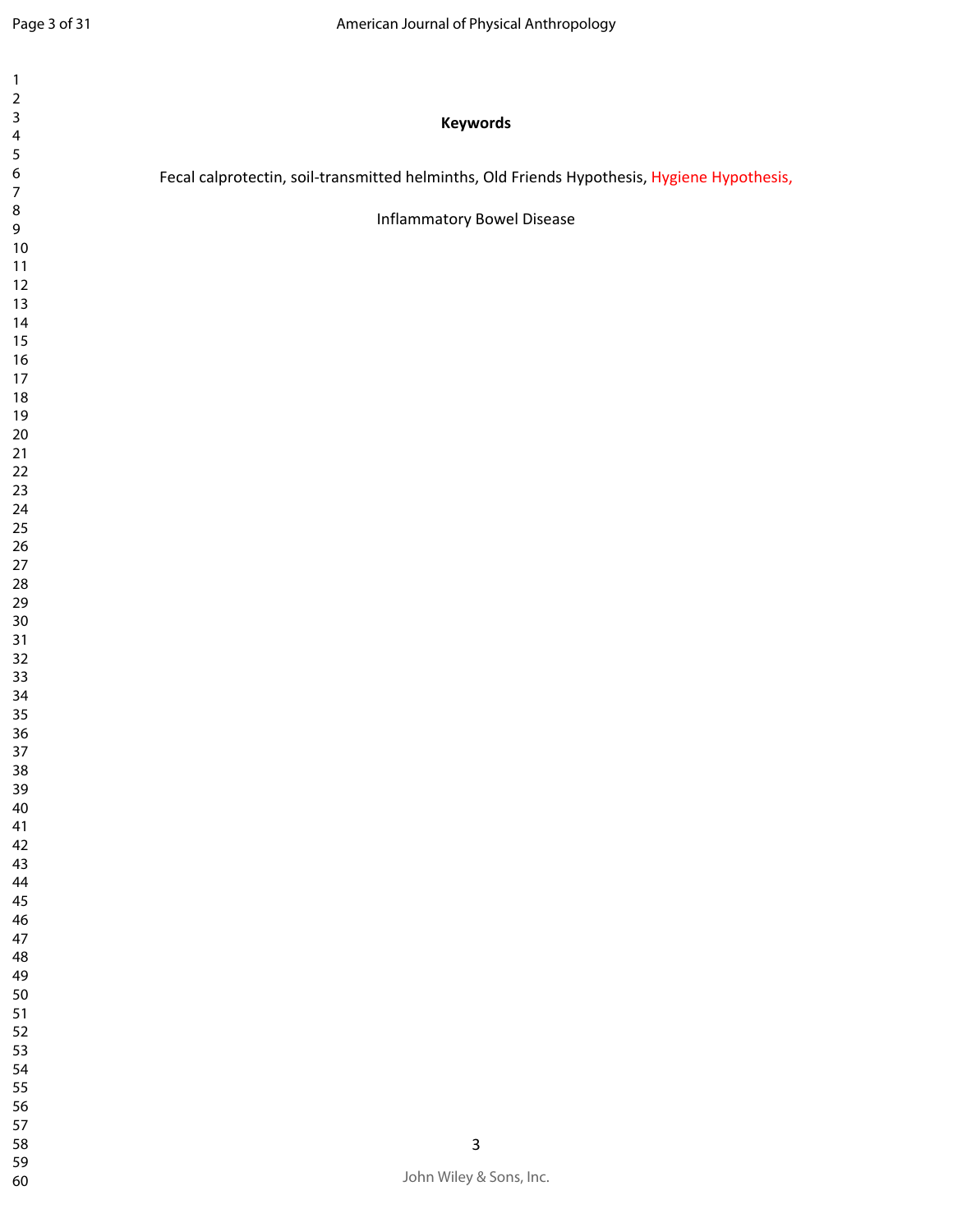#### **Introduction**

Prevalence of inflammatory bowel disease (IBD), a term used to describe inflammatory disorders of the digestive tract, is on the rise in wealthy countries (Cosnes et al., 2011; Hanauer, 2006; Kaplan et al., 2015; Molodecky et al., 2012). For example, between 1999 and 2015 self-reported diagnoses of IBD among adults in the United States rose from 2 million to 3 million (0.9% to 1.3% of the population respectively) (Dahlhamer et al. 2016). At a somewhat slower and less predictable rate, this increase is also evident among immigrant populations and among populations in lower socioeconomic status countries and regions of the world (Cosnes et al., 2011). Increased prevalence of IBD has been linked to economic development via changes in sanitation, infectious disease exposure, physical activity, and diet (Hanauer et al., 2006). However, few epidemiological studies have examined populations as they make the transition to the more market integrated, hygienic lifestyles hypothesized to be linked with increases in IBD (Kaplan et al., 2015; Molodecky et al., 2012).

The Old Friends Hypothesis, also called the Hygiene Hypothesis, posits that an increase in immune-related inflammatory disorders, like IBD, in wealthy nations is associated with evolutionarily novel low levels of exposure to infectious disease agents such as soil-transmitted helminths (STHs; intestinal parasitic nematodes contracted through fecally-contaminated soil) (Bloomfield et al., 2016; Maizels et al., 2014; Rook, 2010; Weinstock & Elliott, 2009). Chronic infections with STHs are generally asymptomatic, although acute and heavy infections can result in symptoms ranging from diarrhea to nutritional deficiencies to organ failure and even death (Ahmed et al., 2011; Bethony et al., 2006; Blackwell et al., 2010; Dold & Holland, 2011; Francis et al., 2012).

 Our long coevolutionary history with STHs has shaped several aspects of human life, including behavior (Roulette et al., 2014; 2016), fertility (Blackwell et al., 2015), and immune function (Allen & Maizels, 2011; Geiger et al., 2002; McSorely & Maizels, 2012). With regard to immune function,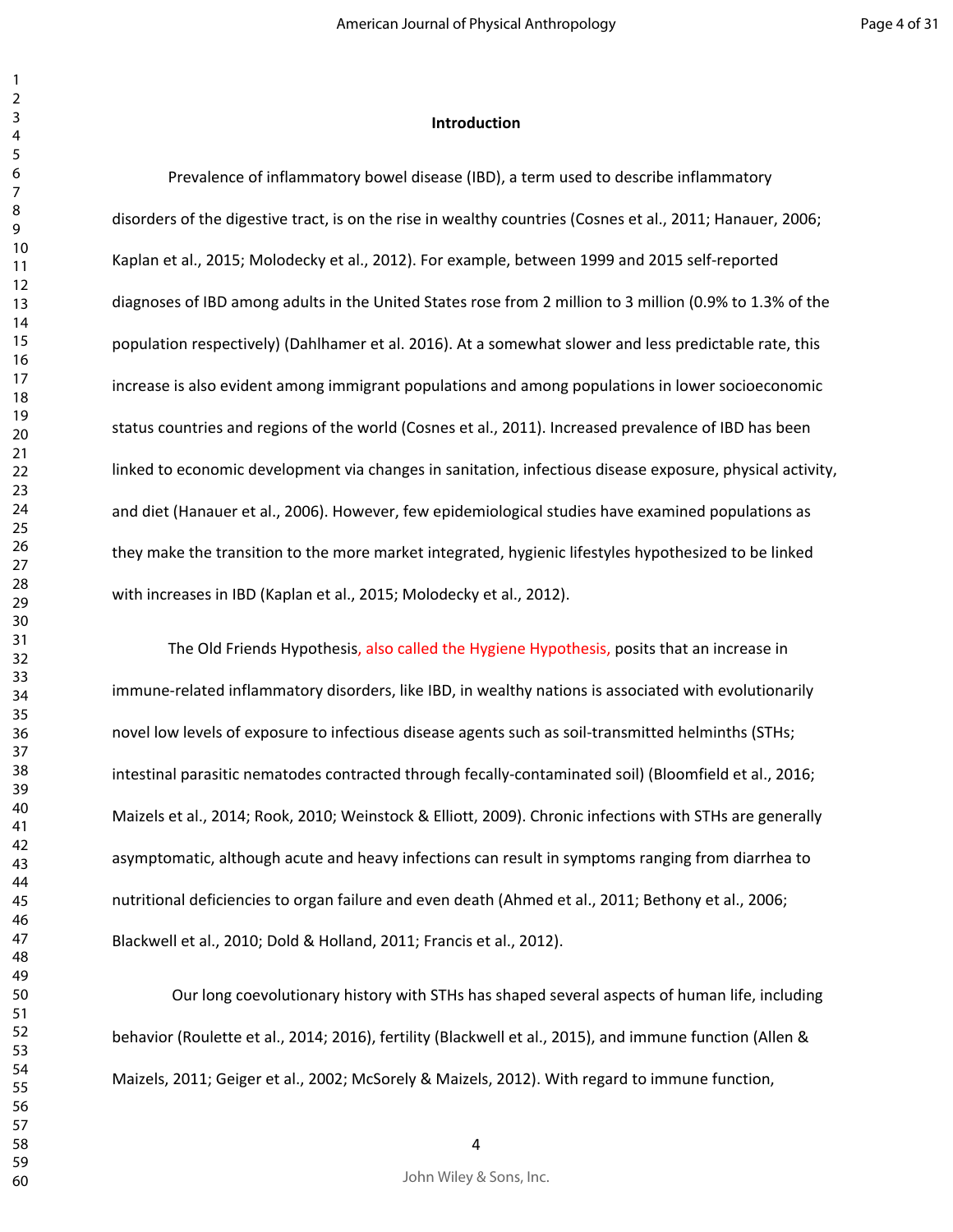coevolved mechanisms in both the STHs and hosts appear to favor light to moderate chronic infection by activating the T-helper 2 ( $T_H2$ ) branch of the adaptive immune system. This process downregulates inflammation and regulates/reduces the immune response while triggering self-repair (Allen & Maizels, 2011; Geiger et al., 2002; McSorely & Maizels, 2012). From the parasite's perspective, this reflects selection on mechanisms to avoid detection and ejection. From the host's perspective, it reflects selection for a response that reduces the cost of damage to host tissue that would occur with a more aggressive immune response (Allen & Maizels, 2011; McSorely & Maizels, 2012). Accordingly, the heightened  $T_H2$  response triggered by STH infection is thought to have the secondary effect of reducing inflammatory disorder risk (Allen & Maizels, 2011; Gurven et al., 2016; Maizels et al., 2014; McSorely & Maizels, 2012; Weinstock and Elliott, 2009).

Ulcerative Colitis and Crohn's Disease, two of the diseases associated with IBD, are incurable but manageable disorders of the digestive tract. These diseases have both autoimmune and immunemediated components, including general and disease-specific autoantibodies, hyper-reactivity against indigenous microflora, and irregular humoral and cell-mediated immune responses (Wen & Fiocchi, 2004). Inflammatory responses associated with IBD differ from regular, non-pathological immune responses in the intestines due to the body's inability to decrease intestinal inflammation on its own through normal regulatory processes (Hanauer, 2006).

Clinical studies in wealthy nations have tested numerous helminth species as possible treatments for IBD, but results are mixed, inconclusive, or based on very small sample sizes (Briggs et al., 2016; Croese et al., 2006; Dige et al., 2016; Garg et al., 2014; Summers et al., 2005a; Summers et al., 2005b). In some cases, helminths were even shown to increase inflammation and exacerbate IBD symptoms (Briggs et al., 2016; Weatherhead & Hotez, 2015). One possible reason for these inconsistent results is that timing of STH exposure may be critical (Maizels et al., 2014). Some argue that exposure during immune system development in childhood is crucial for stimulating an adaptive anti-

John Wiley & Sons, Inc.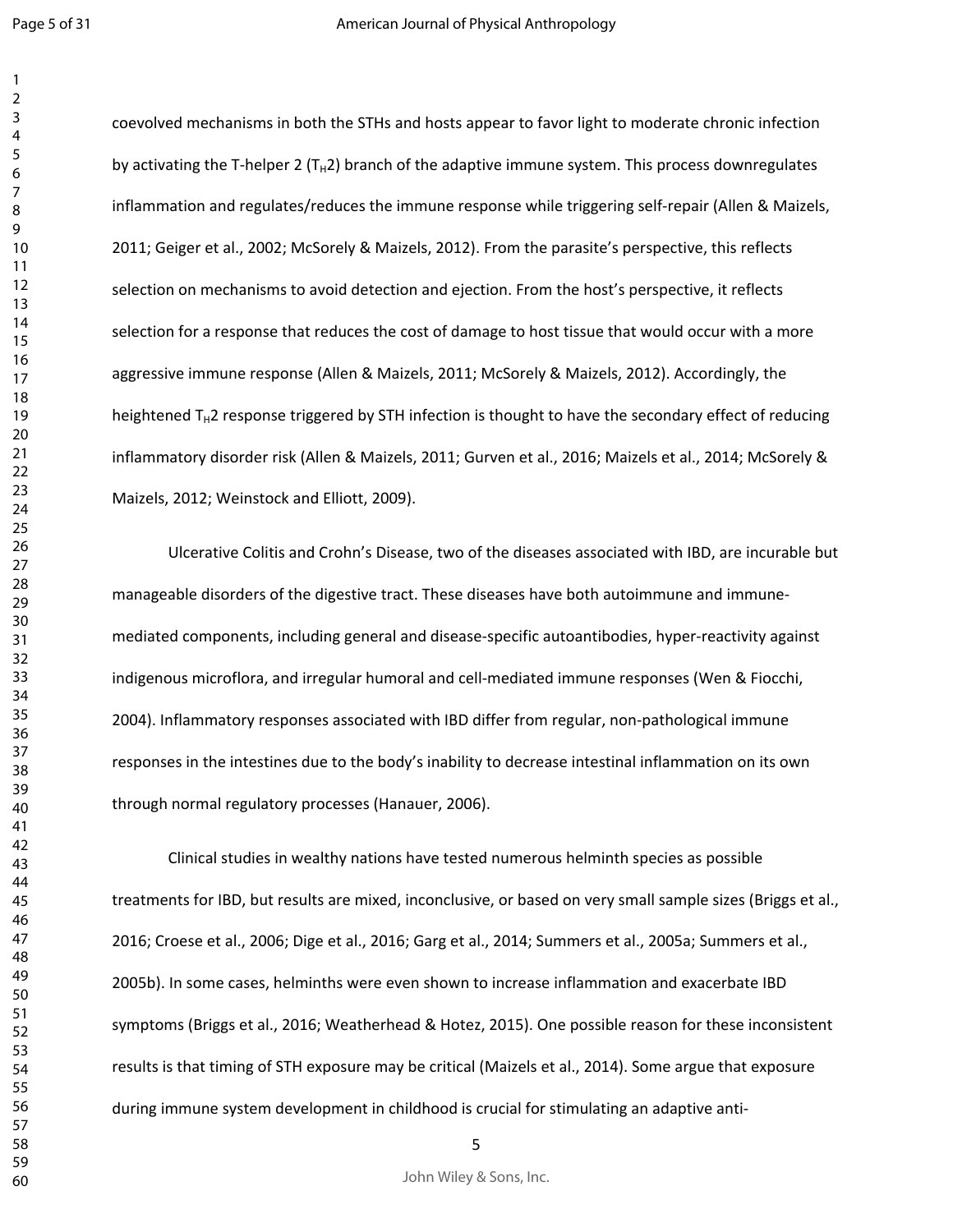inflammatory immune state that continues in adulthood (Blackwell et al., 2011; Djuardi et al., 2011; Maizels et al., 2014). Others argue that short-term adult exposure also has important anti-inflammatory effects (Maizels et al., 2014; McSoreley et al., 2011; Weinstock & Elliot, 2013). Thus, examination of how any relationships between STH exposure and inflammation differ in adults and children are crucial.

Studies of the relationship between IBD and STH exposure in populations with moderate to high worm burden are difficult because the procedures used to diagnose IBD are invasive and expensive, and proper storage of whole blood and tissue samples in remote locales is limited or non-existent (Gisbert & McNicholl, 2009; McDade et al., 2007; Tibble & Bjarnason, 2001). Fecal calprotectin (FC) has been shown to be a non-invasive, easily preserved and reliable biomarker for intestinal inflammation, suitable for use among people living in more remote regions of the world (Fagerhol et al., 1990; Gisbert & McNicholl, 2009; Tibble & Bjarnason, 2001; Tibble et al., 2000). Calprotectin is a protein found in key immune cells, like neutrophils, monocytes, and macrophages, critical to the inflammatory immune response (Fagerhol et al., 1980; Fagerhol et al., 1990). Fecal calprotectin provides a measure of localized intestinal inflammation (de Gier et al., 2018; Gisbert & McNicholl, 2009), with higher levels of calprotectin in fecal samples associated with more intestinal inflammation (Fagerhol et al., 1990; Joshi et al., 2010; Gisbert & McNicholl, 2009). This makes FC a useful biomarker for understanding relationships between intestinal infections and inflammation.

Fecal calprotectin levels have been shown to vary significantly by life-stage (Joshi et al., 2010; Poullis et al., 2004). In infants (2 years and younger), elevated and variable FC levels are common due to maturation and development of the intestinal mucosa (Campeotto et al., 2003; Fagerberg et al., 2003; Olafsdottir et al., 2002; Rugtveit & Fagerhol, 2002). These elevated levels are often considered normal (Campeotto et al., 2003; Fagerberg et al., 2003; Olafsdottir et al., 2002; Rugtveit & Fagerhol, 2002). However, they may be associated with environmental enteric dysfunction (EED), a poorly understood inflammatory disorder related to abnormal intestinal flora, undernutrition, and exposure to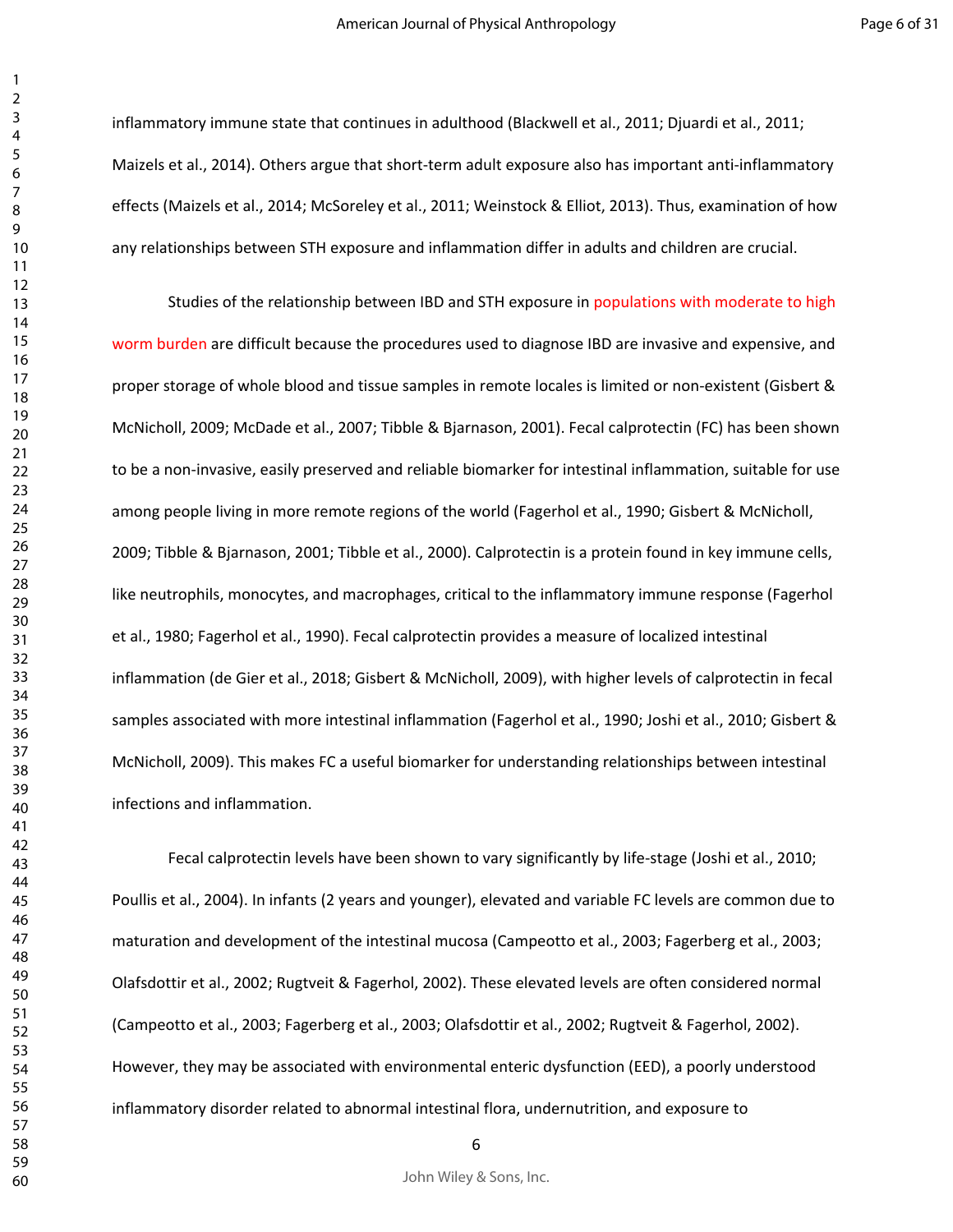environmental toxins (Crane et al., 2015). Many children living in conditions where fecal-oral contamination is common face stunted growth associated with EED, and it is possible that the highly variable and elevated levels of FC during childhood is pathogenic rather than normal (Crane et al., 2015; Syed et al., 2016). The role of STHs in reducing the likelihood of developing EED in these circumstances remains unclear and some studies have shown that helminth infections are associated with higher rates of stunting (Stoltzfus et al., 1997; Tanner et al., 2009).

A few studies have examined FC in populations living in high-pathogen environments. Studies testing whether different bacterial, protozoal, or helminthic intestinal infections increase intestinal inflammation have found no such evidence (Betson et al., 2010; de Gier et al., 2018; Hestvik et al., 2011). In a Ugandan sample, one study found no relationship between FC levels and *Schistosoma mansoni* infection (i.e., a parasitic intestinal trematode) among children, but a negative relationship in their mothers (Betson et al., 2010). Another found no evidence that *Helicobacter pylori*, *Giardia intestinalis*, and very low rates of other macro-parasitic infections (e.g., *Campylobacter jejuni*, *Hymenolepis nana*, *Entamoeba histolytica*, *Ancylostoma duodenale, Ascaris lumbricoides*) were associated with FC among Ugandan children (Hestvik et al., 2011). Most relevant to the present research, a study of Cuban and Cambodian children found no relationship between STH infection and FC levels (de Gier et al., 2018). As the authors note however, STH infection prevalence was low, and infection intensities very light, so the effects of higher helminth infection prevalence and intensity could not be assessed.

This study presents preliminary but novel data on relationships between STH infection and intestinal inflammation using FC among a small sample of Shuar children and adults. The Shuar are an indigenous population from Amazonian Ecuador with previously documented moderate to high rates of STH infection (Cepon-Robins et al., 2014; Gildner et al., 2016). If, as the Old Friends Hypothesis suggests,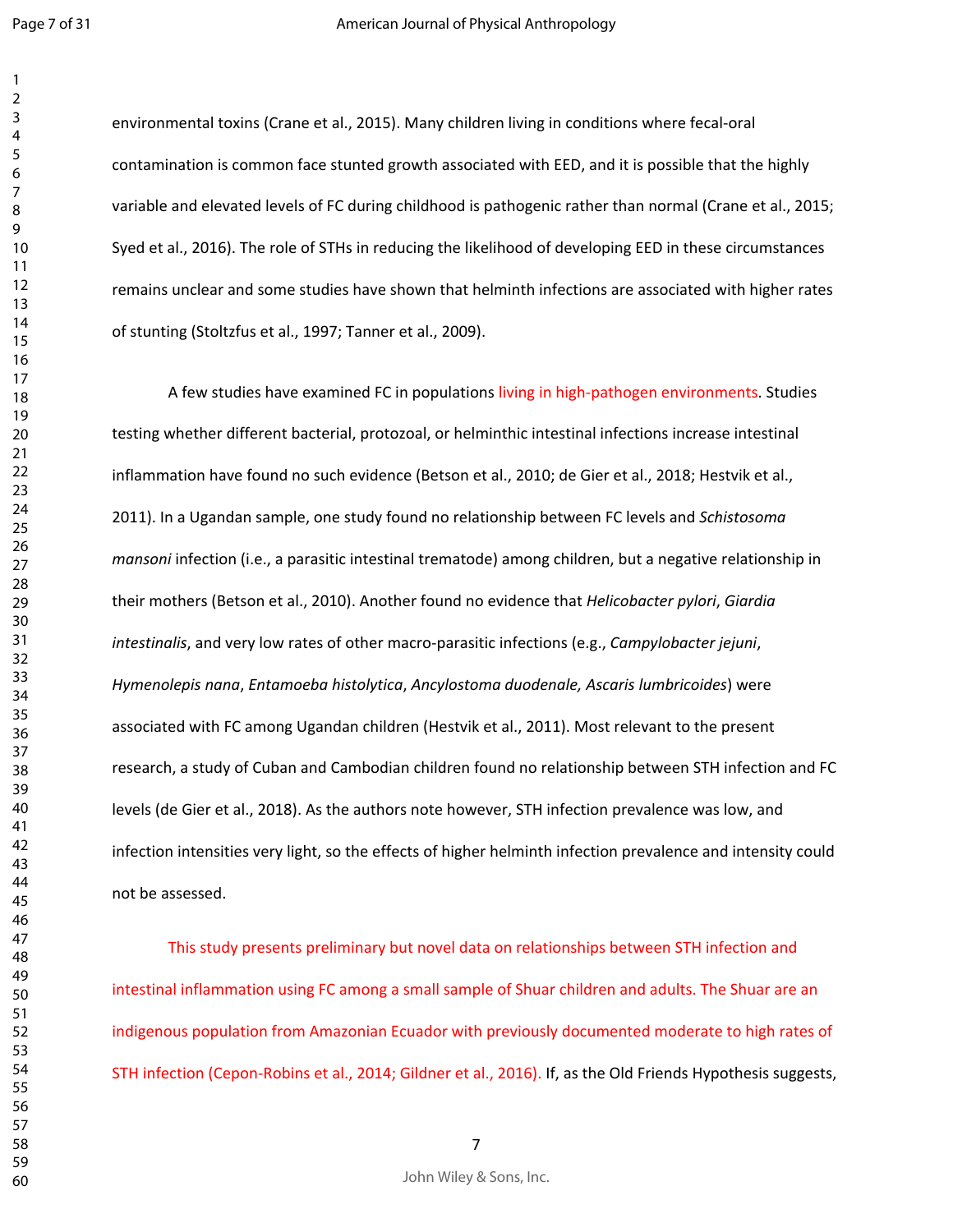STHs play a role in regulating immune responses and intestinal inflammation, *and* these relationships are associated with current STH infection, then amongst the Shuar we should see lower FC levels in STH infected individuals (Hypothesis 1). We should also see negative associations between FC and STH infection intensity (Hypothesis 2). We expect these relationships to be especially pronounced in children due to variation in immune system development, and the potential importance of early exposure in training the immune response (Blackwell et al., 2010; 2011; Djuardi et al., 2011; Maizels et al., 2014).

#### **Methods**

*Study Population.* This study was conducted among the Shuar, an indigenous Amazonian population of Southeastern Ecuador and Northeastern Peru, centered in the Morona Santiago province of Ecuador, where this study was conducted. Traditionally, Shuar subsistence consisted of foraging, hunting, fishing, and horticulture. However, Shuar are currently experiencing increasingly rapid but widely variable market integration (i.e., the degree of production for and consumption from marketbased economies) within and across communities. Market integration among the Shuar has increased variation in several aspects of infrastructure and lifestyle, including in healthcare, house construction, sanitation, and exposure to pathogens (e.g., STHs) (Cepon-Robins et al., 2014; Gildner et al. 2016; Liebert et al., 2013; Stagaman et al., 2018; Urlacher et al., 2016; Urlacher et al., 2018).

Research by the Shuar Health and Life History Project (SHLHP) has documented high prevalence of STH infection among the Shuar (Cepon-Robins et al., 2014; Gildner et al., 2016), with children having significantly higher STH infection rates and intensities than adults (Cepon-Robins et al., 2014; Gildner et al., 2016). Further, biomarkers associated with the adaptive immune response to STH infection peak mid-childhood (Blackwell et al., 2011), indicating that childhood is an important time for macroparasite exposure and associated immune system development (Blackwell et al., 2011; Cepon-Robins et al., 2014; Gildner et al., 2016). Further, Shuar who live in rural villages characteristic of the majority of the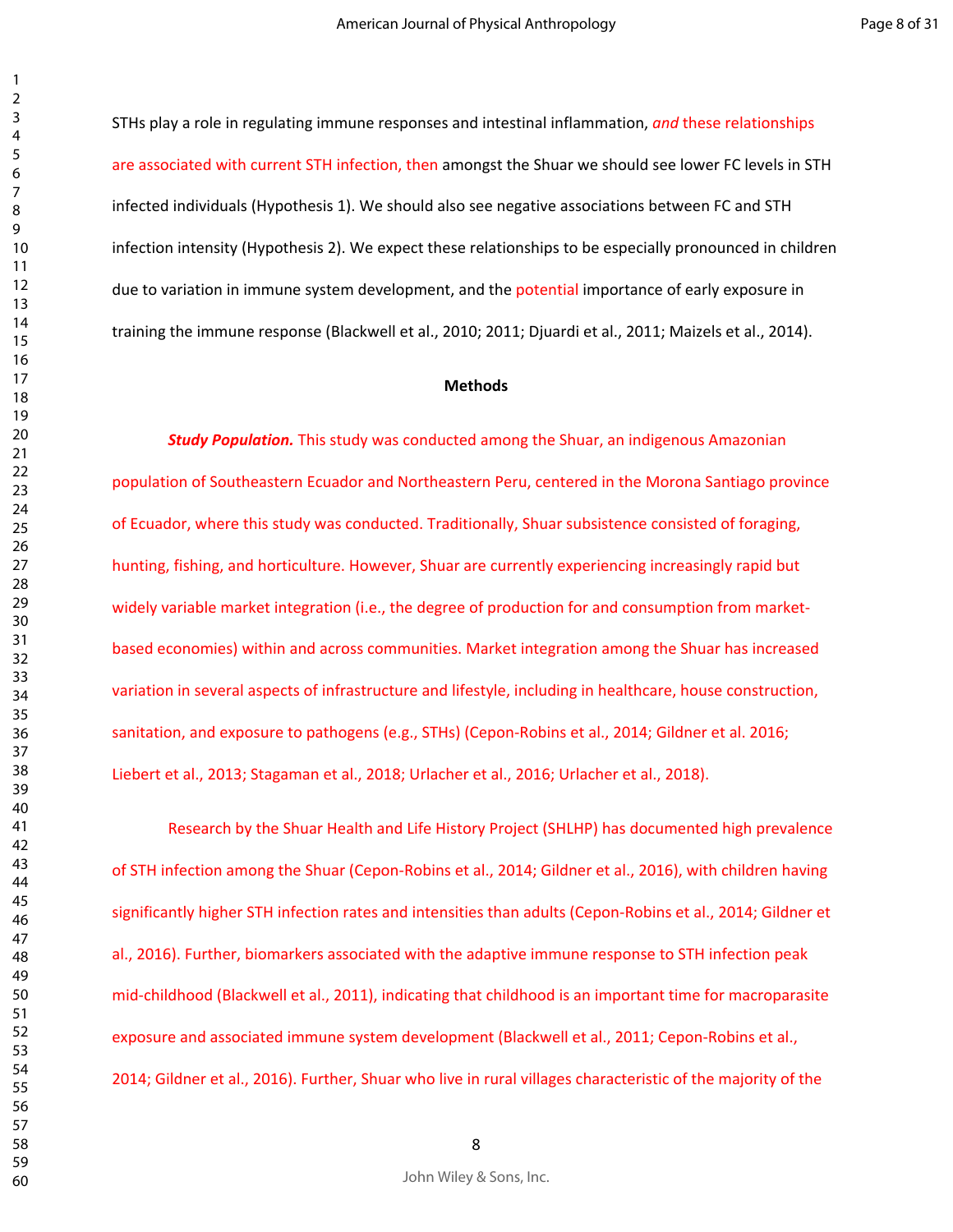population, exhibit no evidence of chronic low-grade systemic inflammation measured via C-reactive protein in adulthood, suggesting that elevated systemic inflammation with age is not common in this population (McDade et al., 2012a). Comparing relationships among STH infection and intestinal inflammation among children and adults separately can help elucidate when exposure to macroparasites has the largest impact on immune regulation.

*Participants and Sampling.* Cross-sectional data were collected by the SHLHP in 2016 from the remote Cross-Cutucú region of Ecuador. Shuar in this region are fairly isolated from regional market centers, with travel to Sucúa (a local market center) taking about 2 to 3 hours by motorized canoe and an additional 5 to 8 hours by bus. Cross-Cutucú Shuar are therefore more dependent on traditional subsistence activities than Shuar living in more market integrated areas (Urlacher et al., 2016), though many still make occasional trips to Sucúa or other local centers to sell produce or engage in wage labor. Households sampled in this study were at relatively low to intermediate levels of market integration, especially related to household infrastructure. No household sampled in this study had indoor or outdoor plumbing, with all individuals using either "*campo libre*" (76%) or pit latrines (24%). Participants reported getting their water from rivers/streams (64%) or wells (36%), with the average participant traveling about nine minutes for water access. Participant houses were made of wood (91%) or cement (9%) and had floors made of wood (87%) or earth (13%). Further, most participants reported cooking on the ground over fire/firewood (87%), while some had gas stoves (13%). Many households owned animals, including dogs (91%), chickens (87%), ducks (62%), cows (55%), horses (36%), and pigs (36%). Many participants reported allowing these animals into their homes (42%). These are all factors that contribute to fecal-oral contamination and STH exposure.

Data were collected from 69 Shuar participants (ages 5 to 75 years). To control for highly variable FC levels in infants and very young children (Campeotto et al., 2003; Fagerberg et al., 2003; Olafsdottir et al., 2002), only children aged 5 and older were included in this study. To account for

John Wiley & Sons, Inc.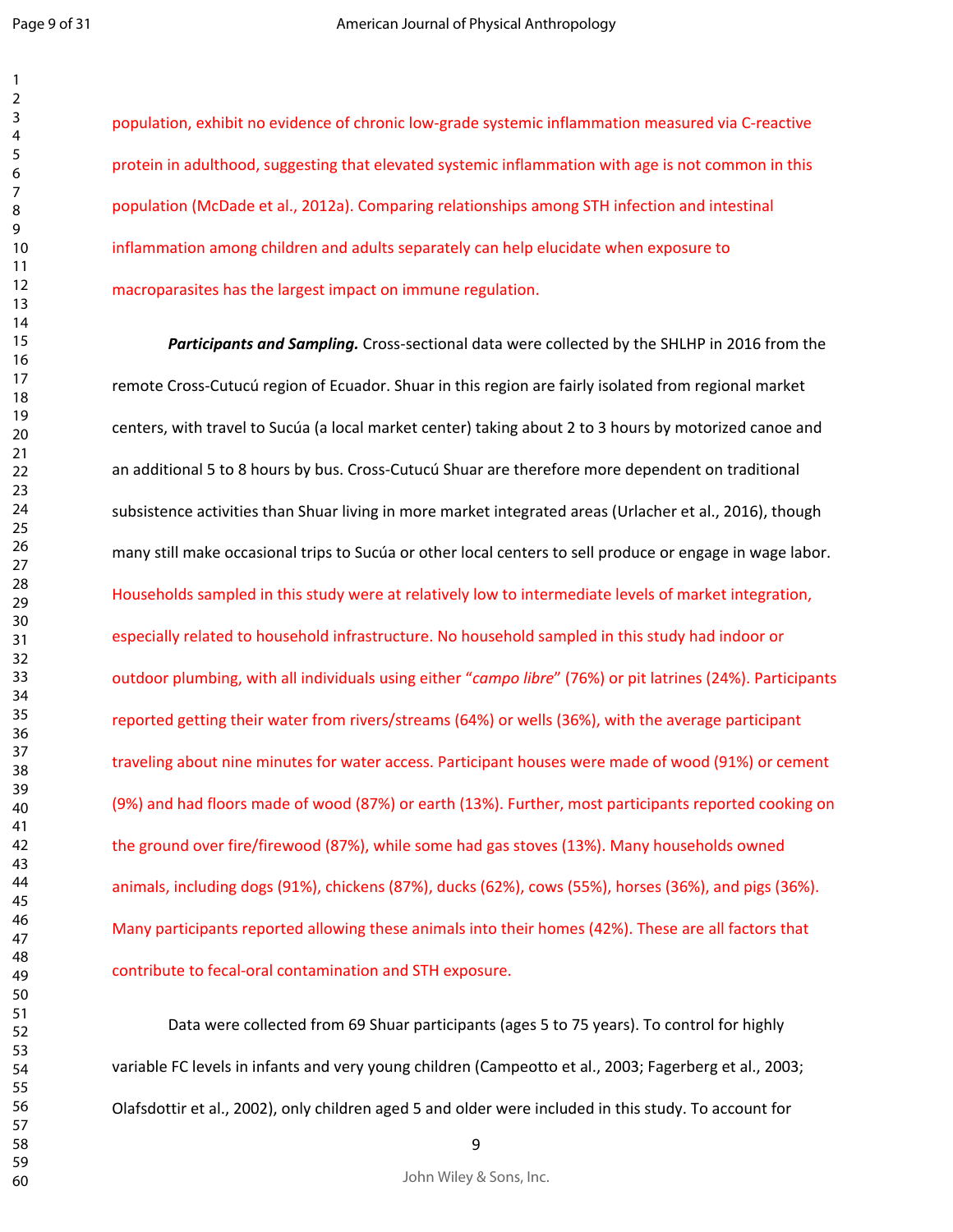variation in immune system development based on early-life exposure, as well as to explore the importance of timing of exposure, we analyzed children (ages 5 to 15 years; 13 boys, 13 girls) and adults (age ≥ 15 years; 21 men, 22 women) separately. This age range mirrors that used in previous studies of FC in children (Bunn et al., 2001; Fagerberg et al., 2003; Hestvik et al., 2011), and encapsulates, at least theoretically, the period of early immune system development (Blackwell et al., 2011). Because parasites mimic immune states common in pregnancy (Blackwell et al., 2015), pregnant women were excluded from this study.

Informed consent was obtained from all adult participants. For children, parental consent and child assent were obtained. All methods and procedures were approved by the University of Oregon's Institutional Review Board. The Federación Interprovincial de Centros Shuar (FICSH) authorized the research in sample communities.

*Soil-transmitted helminths.* Stool samples were collected and analyzed in the field for presence and intensity of species-specific STH infection based on methods reported previously by the SHLHP (Cepon-Robins et al., 2014; Gildner et al., 2016). Two species of STH were detected: *Ascaris lumbricoides*  (large roundworm) and *Trichuris trichiura* (whipworm). Infection status and intensity, measured in eggs per gram (EPG) of feces, were recorded. Infection intensity levels (light, moderate, heavy) were determined based on guidelines established by Montresor and colleagues (1998).

*Fecal Calprotectin.* Small portions of each stool sample were collected in a cryotube and stored in a portable freezer at -20° C until completion of the field season, when they were shipped on dry ice to the Global Health Biomarker Laboratory (GHBL) at the University of Oregon. At the GHBL, they were stored at -30° C until analysis. Calprotectin was extracted using the CALEX cap device (B-CALEX-C; BUHLMANN Diagnostics Corp, Amherst, NH) and analyzed using a commercially available enzyme immunoassay (ELISA) kit (EK-CAL; BUHLMANN Diagnostics Corp, Amherst, NH). See **Table S1** for assay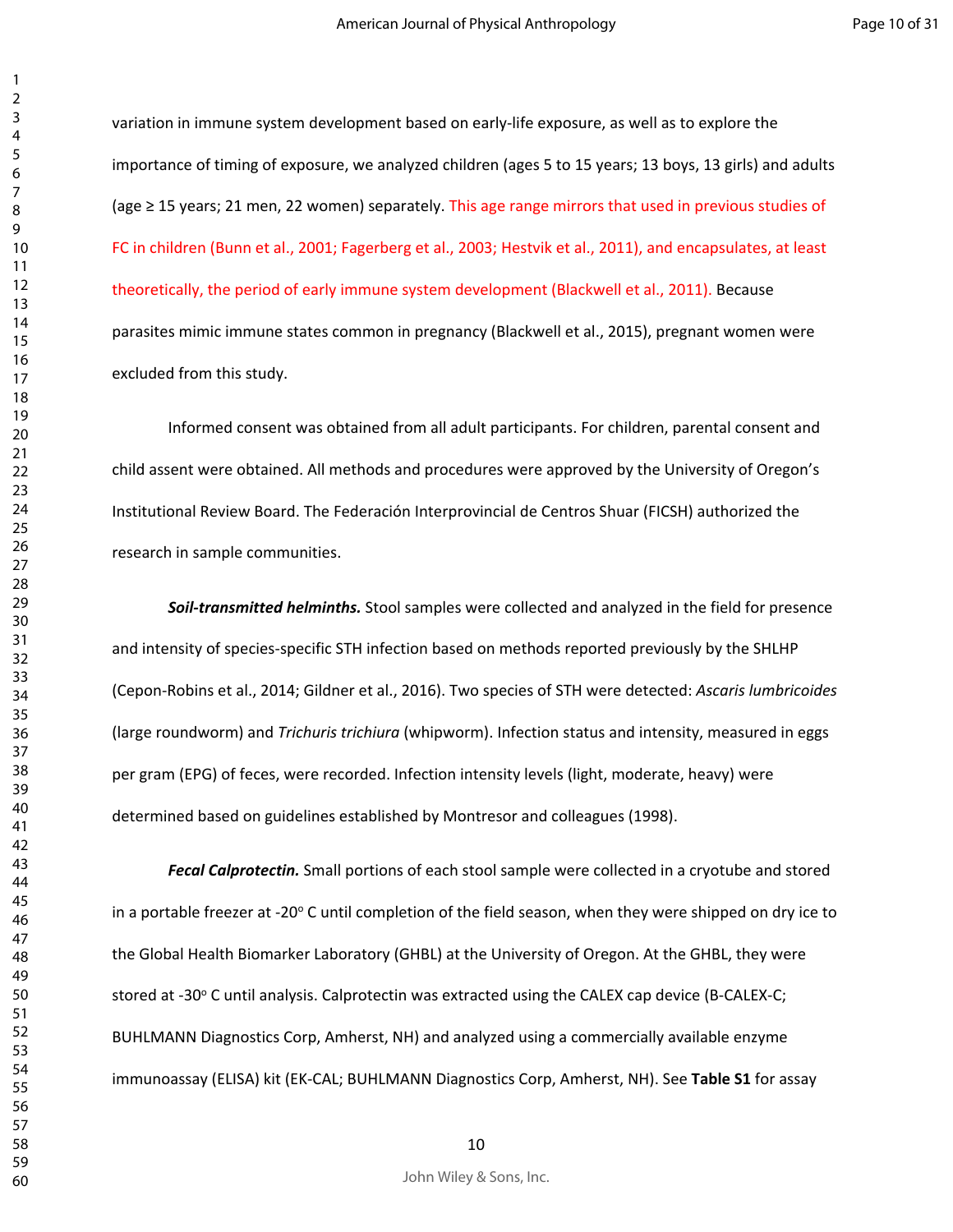reliability measures. Fecal calprotectin levels are considered elevated when values are greater than 50 ug/g, based on reference values provided by the manufacturer and used/validated in previous studies (Campeotto et al., 2003; Fagerberg et al., 2003; Gisbert & McNicholl, 2009; Hestvik et al., 2011; Michels et al., 2017; Olafsdottir et al., 2002).

*Data Analyses.* Data were analyzed using SPSS version 25 (SPSS Inc., Chicago, IL). Fecal calprotectin, *Ascaris* EPG, and *Trichuris* EPG were natural log-transformed for all analyses due to nonnormal distributions. One-way ANOVA and chi-square analyses were performed to compare infection and FC variables between adults and children (**Table 1**). Curve estimates were used to investigate possible non-linear relationships between age, infection, and FC variables. Controlling for continuous age and sex (0 = female; 1 = male), separate two-way ANCOVAs for children and adults were performed to compare Ln FC based on infection status (0 = uninfected; 1 = *Ascaris* only; 2 = *Trichuris* only; 3 = coinfected) (**Table 2**). The homogeneity-of-slopes assumption was evaluated to verify that any relationship between infection status and Ln FC did not differ significantly as a function of age and sex, and this assumption was not violated. Levene's Test of Equality of Error Variances was used to confirm that the homogeneity of variance assumption was not violated. Follow-up simple main effect tests were used to examine the differences in means between each category of infection status. Linear regression analyses were conducted for children and adults separately to test relationships between Ln FC and age, sex, Ln *Trichuris* EPG, and Ln *Ascaris* EPG.

*Data Availability.* All data used in these analyses are available upon request from the corresponding author.

#### **Results**

**Table 1** shows descriptive statistics for age, intestinal inflammation, and infection data for children and adults. Fecal calprotectin and STH infection variables were compared between the two age

John Wiley & Sons, Inc.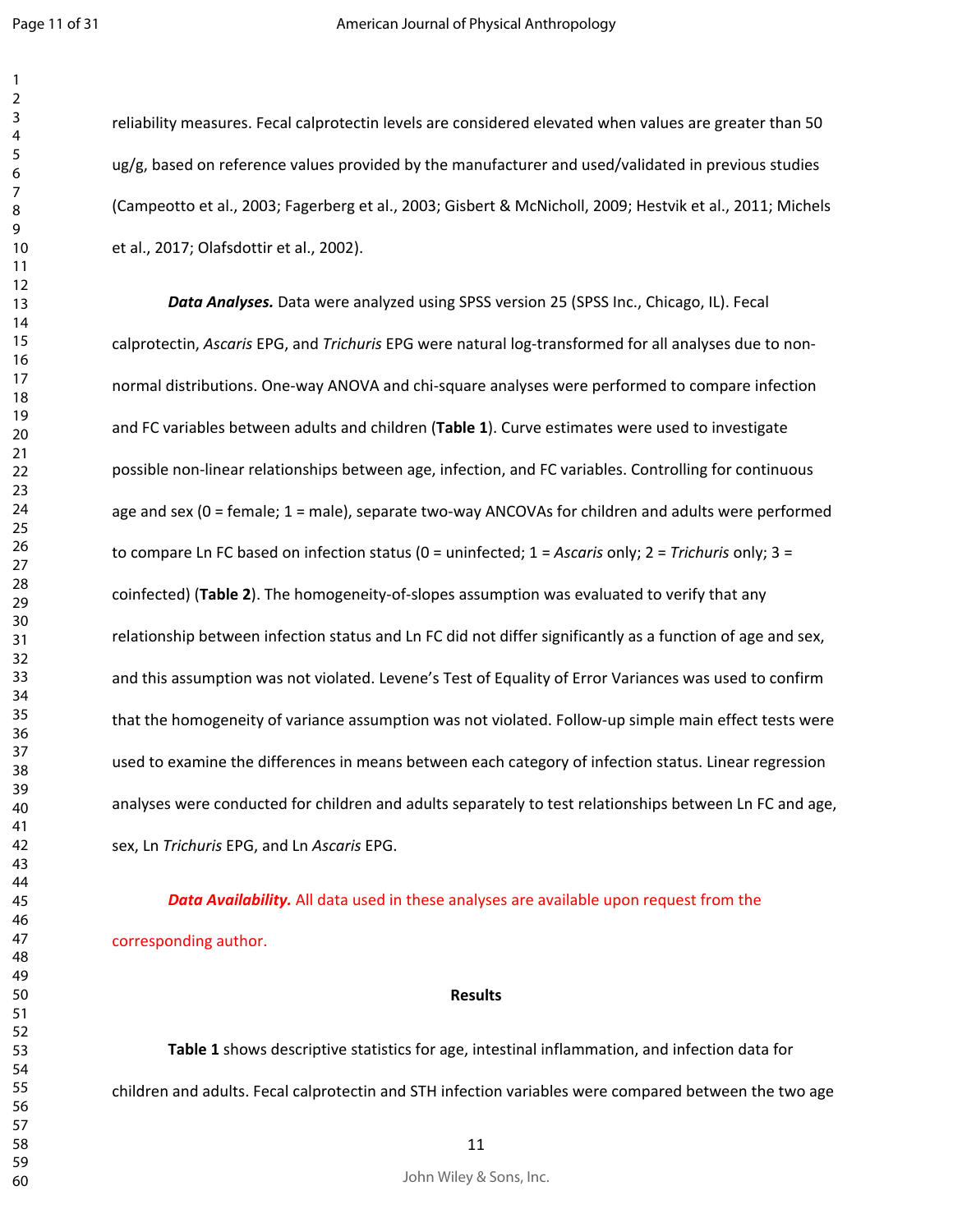groups (**Table 1**). Children and adults did not differ significantly on any of the STH infection or FC variables. No non-linear relationships were observed between age and any infection or FC variables.

#### Hypothesis 1. FC will be lower in STH infected individuals. Two-way ANCOVAs controlling for

age and sex showed a significant relationship between infection type and Ln FC for children, but not adults (**Table 2**). Simple main effect tests showed that children who were singly infected with *T. trichiura* (*M* = 1.13; SE = 0.58) had significantly lower Ln FC levels than those who were uninfected with any STH species (*M* = 3.30; SE = 0.38; *p* = 0.01), singly infected with *A. lumbricoides* (*M* = 2.83; SE = 0.49; *p* = 0.04) or coinfected ( $M = 3.05$ ; SE = 0.50;  $p = 0.02$ ). There were no significant relationships between age, sex, or infection status and Ln FC for adults.

#### *Hypothesis 2. FC will be negatively associated with infection intensity. Linear regressions*

(**Table 3**) showed a significant negative relationship between Ln *Trichuris* EPG and Ln FC (*β* [SE] = -0.85 [0.14], *p* = 0.01) and a significant positive relationship between the interaction for species-specific Ln EPGs and Ln FC (*β* [SE] = 0.94 [0.02], *p* = 0.03) among children. There were no significant relationships between age, sex, or infection intensity and Ln FC for adults.

#### **Discussion and Conclusion**

In this study, we recorded levels of intestinal inflammation among the Shuar using FC, and tested the relationships between STH infection and intestinal inflammation among a small sample of Shuar children and adults. We found that children singly infected with *T. trichiura* had lower levels of intestinal inflammation than children who were uninfected with any STH species, singly infected with *A. lumbricoides*, or coinfected with both species. We also found a significant negative relationship between *T. trichiura* infection intensity and intestinal inflammation. Though preliminary and based on a small sample size, this research has several implications for understanding intestinal inflammation as it relates to the Old Friends/Hygiene Hypothesis.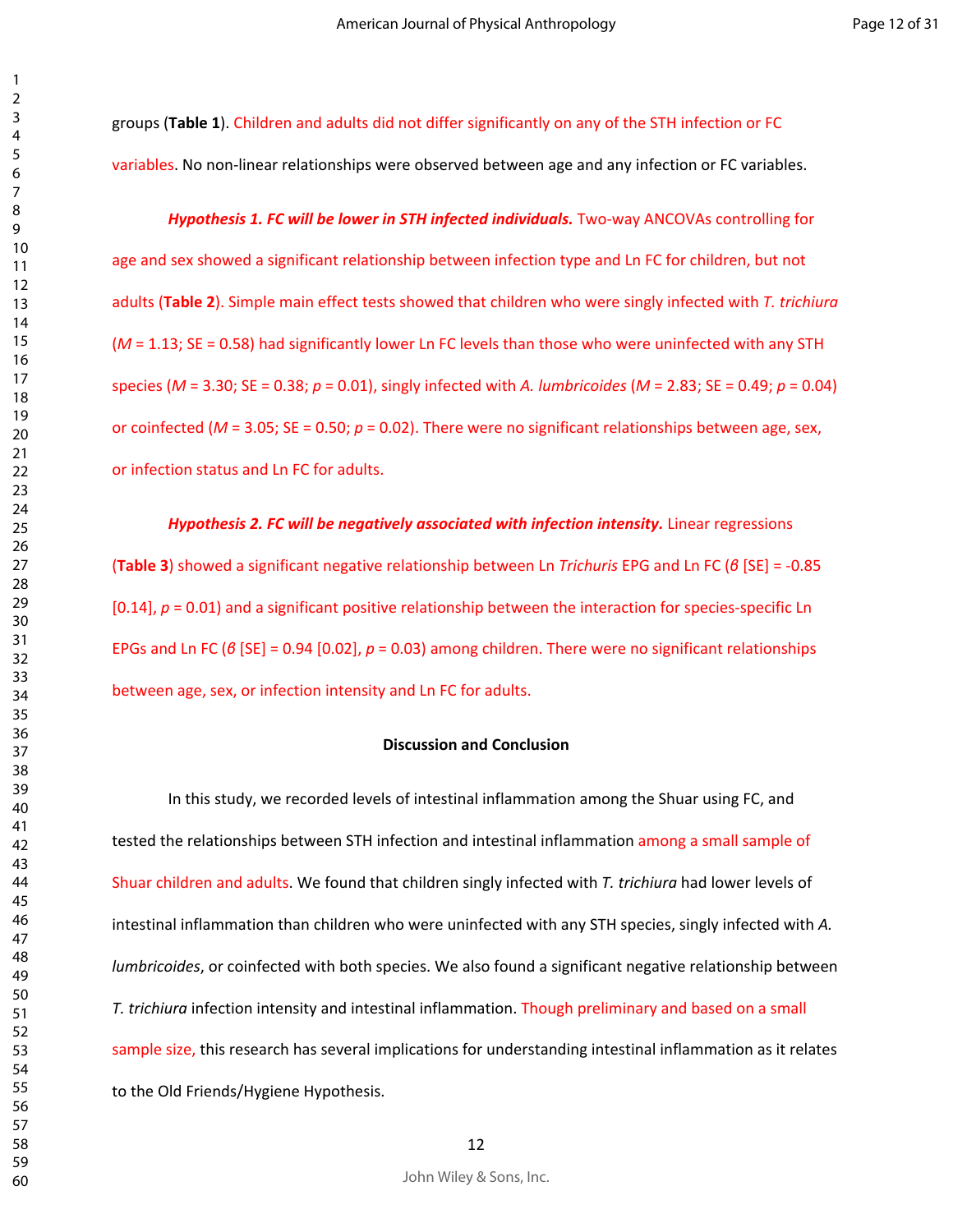*Intestinal inflammation among the Shuar.* Very little research exists examining levels of intestinal inflammation among indigenous populations as they transition from subsistence-based lifestyles to those more dependent on regional and global market economies. This is an important group for testing topics relevant to the Old Friends Hypothesis. If the Old Friends Hypothesis is correct, and lifestyle and hygiene-related changes are contributing to alterations in immune system development and responsiveness, then we should be able to see this process begin as relevant hypothesized features of this transition occur. Participants sampled in this study live in relatively more isolated regions of Shuar territory, but still experience the effects of market integration, including changes to housing, cooking, water, and latrine infrastructure, exposure to domesticated animals, education about sanitation and hygiene, and occasional wage-labor/market access. These factors affect infectious disease exposure (Campbell et al., 2014; Freeman et al., 2013; Godoy et al., 2005; Fitton, 2000; Scolari et al., 2000; Saker et al., 2004; Tanner et al., 2014), making this sample an ideal population for understanding the early effects of lifestyle change on intestinal inflammation.

Fecal calprotectin levels among this sample are within the range of those documented elsewhere. Studies from highly economically developed nations, where STH are non-existent or uncommon, like Sweden (Fagerberg et al., 2003), Norway (Olafsdottir et al., 2002), and the UK (Joshi et al., 2010; Poullis et al., 2004) have documented mean or median FC levels between 9.9 and 40 ug/g. Rates of elevated intestinal inflammation (FC > 50 ug/g) among Shuar children appear to be higher in comparison to other populations. In this sample, 23% of children and 35% of adults had FC above 50 ug/g, suggesting moderate intestinal inflammation. A study of Belgian children aged 8 to 16 years of age found that only 5% of participants had FC levels over 50 ug/g (Michels et al., 2017). When that same age range (8 to 10 years of age) is observed in this sample, we have elevated FC in 28% of participants. Another study among older adults ages 50 to 70 from the UK found that 24.7% had FC levels above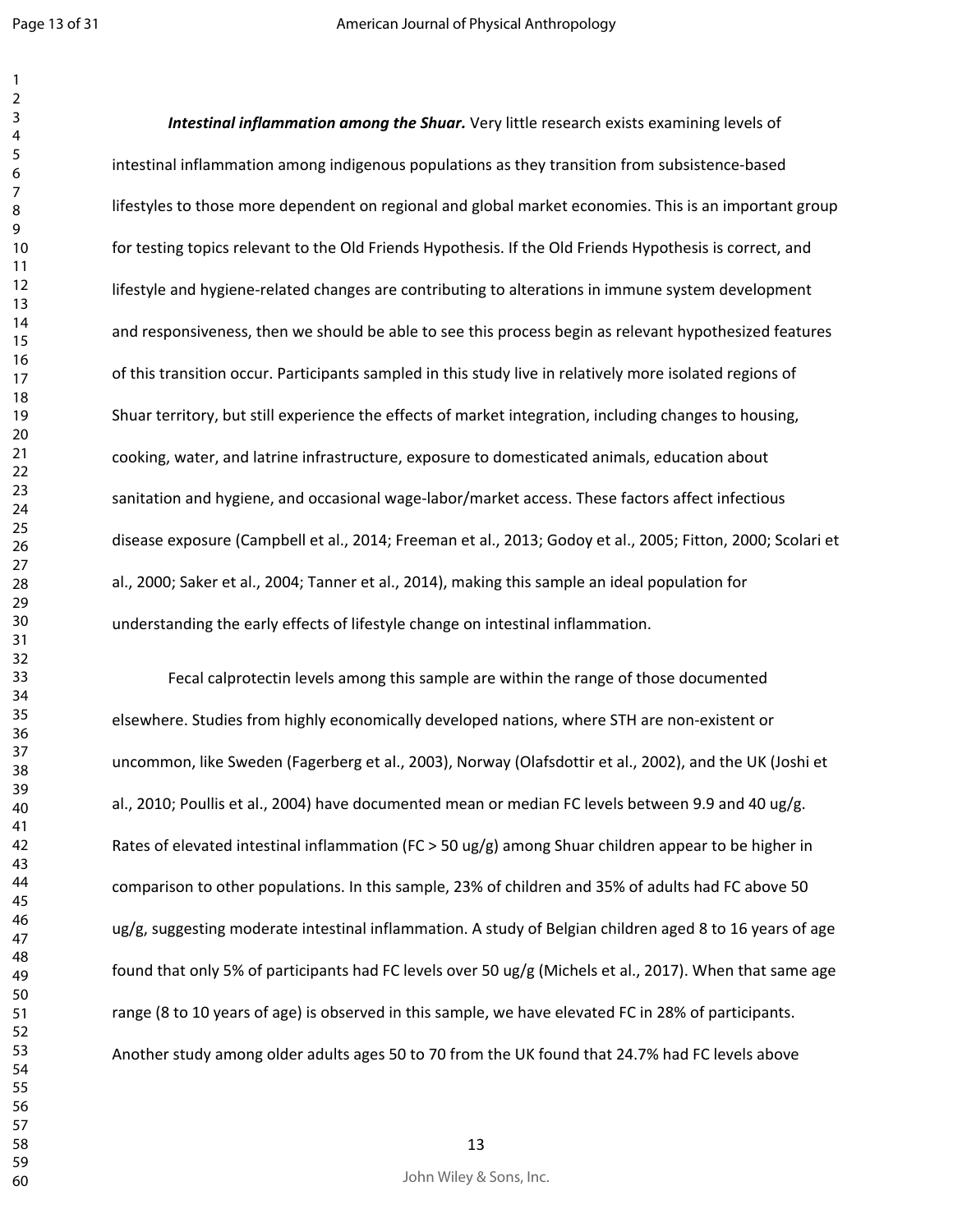normal range; although, in this case, FC levels >65 ug/g were used as cutoffs. When 65 ug/g is used as a cutoff for the present sample, 19% of children and 19% of adults exhibited FC levels above the cutoff.

Our findings suggest that Shuar adults may have similar, or even lower, rates of intestinal inflammation when compared to other adult populations, but Shuar children may have higher rates of intestinal inflammation compared to other children. This may be due to the highly variable nature of fecal calprotectin levels typically observed among children (Rugtveit & Fagerhol, 2002). An alternative explanation may be that the generally high bacterial and viral pathogen environment, poor sanitation, and high degree of fecal-oral contamination is elevating localized intestinal inflammation among Shuar children as their primary immune response switches from the pro-inflammatory innate response to the more regulated, anti-inflammatory adaptive response (Blackwell et al., 2010; 2011). The result of this switch may be EED, which is associated with reduced growth rates and increased stunting in children from similar regions (Crane et al., 2015; Syed et al., 2016). The Shuar, like other Amazonian populations, experience high rates of stunting (~40%; Blackwell et al., 2009), and our previous research documented notable tradeoffs between growth and immune function, with growth rates decreasing by up to 49% when the immune response was even mildly elevated (Urlacher et al., 2018).

The present study was conducted in the more remote Cross-Cutucú region of Ecuador. It is possible that we would see lower rates of elevated intestinal inflammation among Shuar children from more market integrated regions with better sanitation and reduced bacterial and viral pathogen exposure. In fact, Shuar growth does appear to be improving in more market integrated areas (Urlacher et al., 2016), suggesting fewer tradeoffs between growth and immune function, likely associated with reduced fecal-oral contamination and pathogen exposure. In this case, we hypothesize that the high pathogen environment documented among the Shuar (Stagaman et al., 2018; Urlacher et al., 2018) may play a role in childhood rates of elevated inflammation in this sample. Soil-transmitted helminth infection, which triggers different immune pathways than bacteria and viruses, may ultimately work to

John Wiley & Sons, Inc.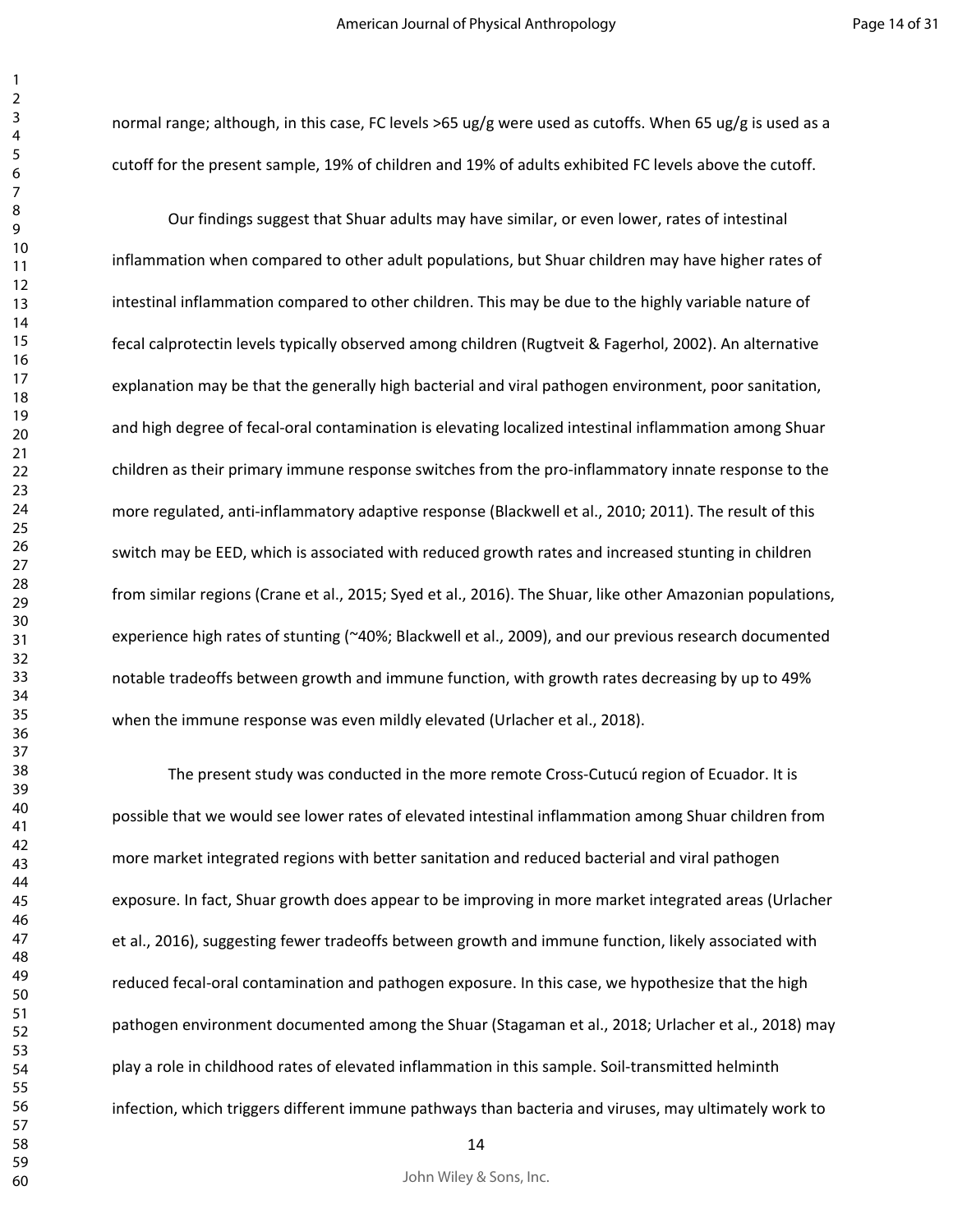counter this by favoring anti-inflammatory pathways (Allen & Maizels, 2011; Geiger et al., 2002; McSorely & Maizels, 2012).

*Species-specific infection and intestinal inflammation.* While we did find evidence supporting the Old Friends Hypothesis, the relationship appears to be age- and species-specific. In this study, we found that children who were singly infected with *T. trichiura* had lower levels of intestinal inflammation than those who were uninfected, singly infected with *A. lumbricoides*, or coinfected. We also found interesting significant relationships among children between intestinal inflammation and infection intensity, such that FC levels were lower with more intense *T. trichiura* infection but were higher among those with no infections, and more intense *A. lumbricoides* infections and coinfections.

These species-specific relationships may be related to how the parasites interact with and feed from their host. *Trichuris trichiura* has a more immediate localized effect that triggers a greater immune response, because adult worms directly attach to the intestine and injure host tissue (Bethony et al., 2006; Briggs et al., 2016; Bundy, 1986; Bundy & Cooper, 1989; Geiger et al, 2002). In contrast, *A. lumbricoides* never directly attaches and, instead, feeds passively (Bethony et al., 2006). The localized injury caused by *T. trichiura* may result in a more robust  $T<sub>H</sub>2$  response to mask the presence of the parasite and avoid any further, more severe damage that would be caused by an immune response aimed at complete eradication (Allen & Maizels, 2011; McSorely & Maizels, 2012). Interestingly, those coinfected with both species also have significantly higher levels of intestinal inflammation that those singly infected with *T. trichuria*, and FC appears to increase with more intense coinfections*.* This may reflect a failed attempt to maintain moderate levels of STH infection. Overall, this may be indicative of children who are less protected by hygienic measures and exposed to more fecal-oral contamination, and thus more viral and bacterial pathogens as well. Because of the small sample size, however, these data are difficult to interpret statistically. A larger sample size is needed to fully understand these relationships.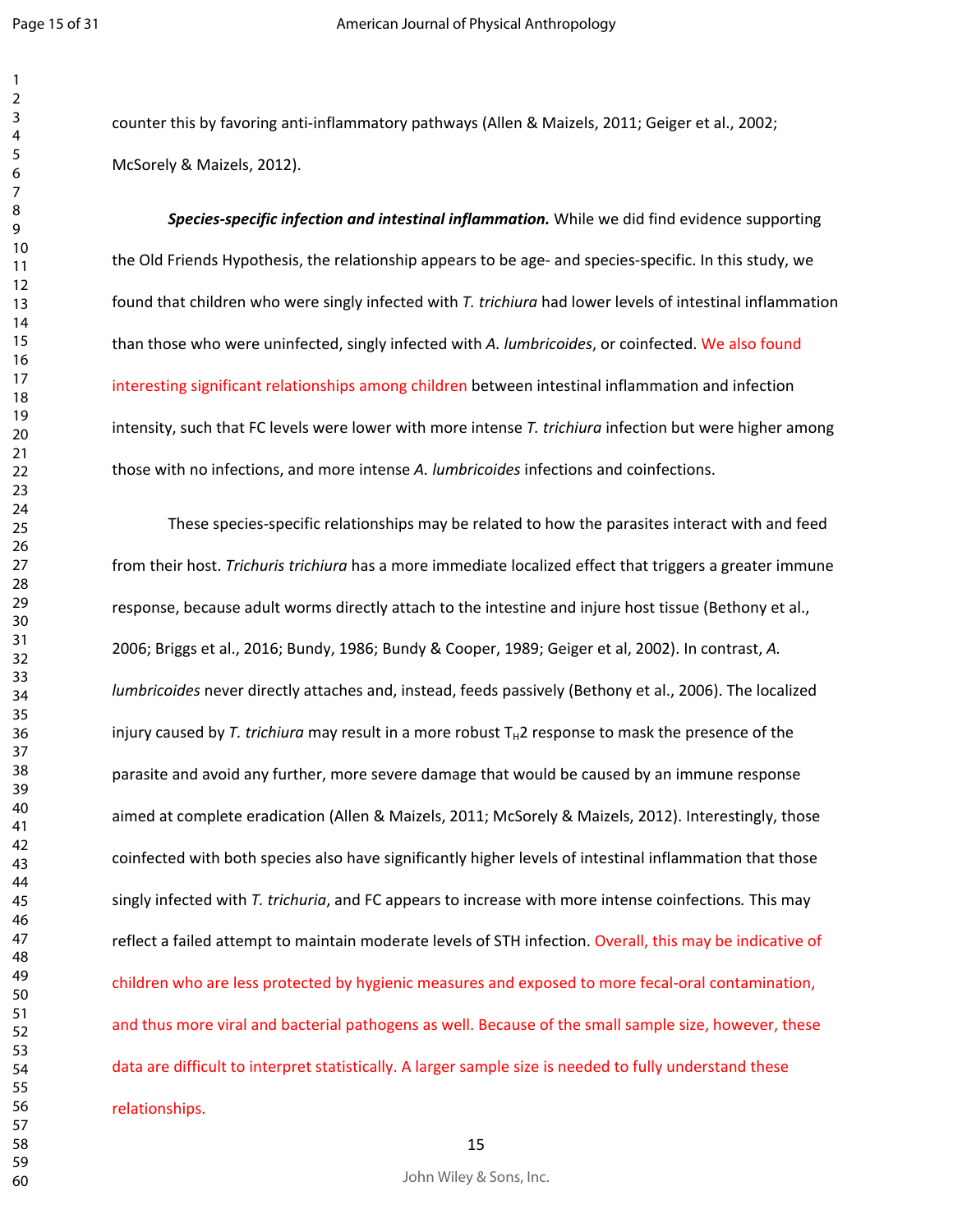*Age, STH infection, and intestinal inflammation.* We found evidence to suggest that exposure to STHs and current infection status during childhood may shape immune system development and intestinal health. The relationship between *T. trichiura* infection and reduced intestinal inflammation was significant only in children. Here, we may be observing the importance of early exposure for immune system development. Specifically, immune systems earlier in development, to varying degrees, may rely more heavily on innate immunity and inflammation to fight bacterial/viral infections, as well as STHs, in this high pathogen environment (Blackwell et al., 2010). Those exposed to STHs earlier in development and at a higher quantity may be developing adaptive immune responses more rapidly, thus turning down inflammation in the presence of *T. trichiura* (Blackwell et al., 2010; 2011).

Studies that examine specific immune markers, like IgE, which is directly related to repeated and chronic macroparasite exposure and the adaptive immune response, in relation to intestinal inflammation may be especially useful for understanding these patterns. After infection with STHs and other macro-parasites, IgE remains elevated for years, with high levels representing repeated infection over a long period of time (Iancovici et al., 2005; Urlacher et al., 2018). Immunoglobulin E binds to STH antigens during preliminary stimulation of the  $T_H2$  pathway in an adaptive immune response. Thus, IgE plays a crucial role in regulating immune function and turning down inflammation when STH infection occurs. Previous research among the Shuar documented a peak in IgE levels at 10 years of age (Blackwell et al., 2011). This suggests that around this age, children are successfully developing their immune systems to shift away from relying on innate immunity toward adaptive immunity for fighting macroparasites. These early findings, combined with the preliminary data presented in this study, provide important support for the hypothesis that exposure to macroparasites during development is crucial for proper immune system development. Lack of exposure to STHs during childhood may be related to elevated levels of intestinal inflammation and associated disorders (e.g. IBD) seen in wealthy countries.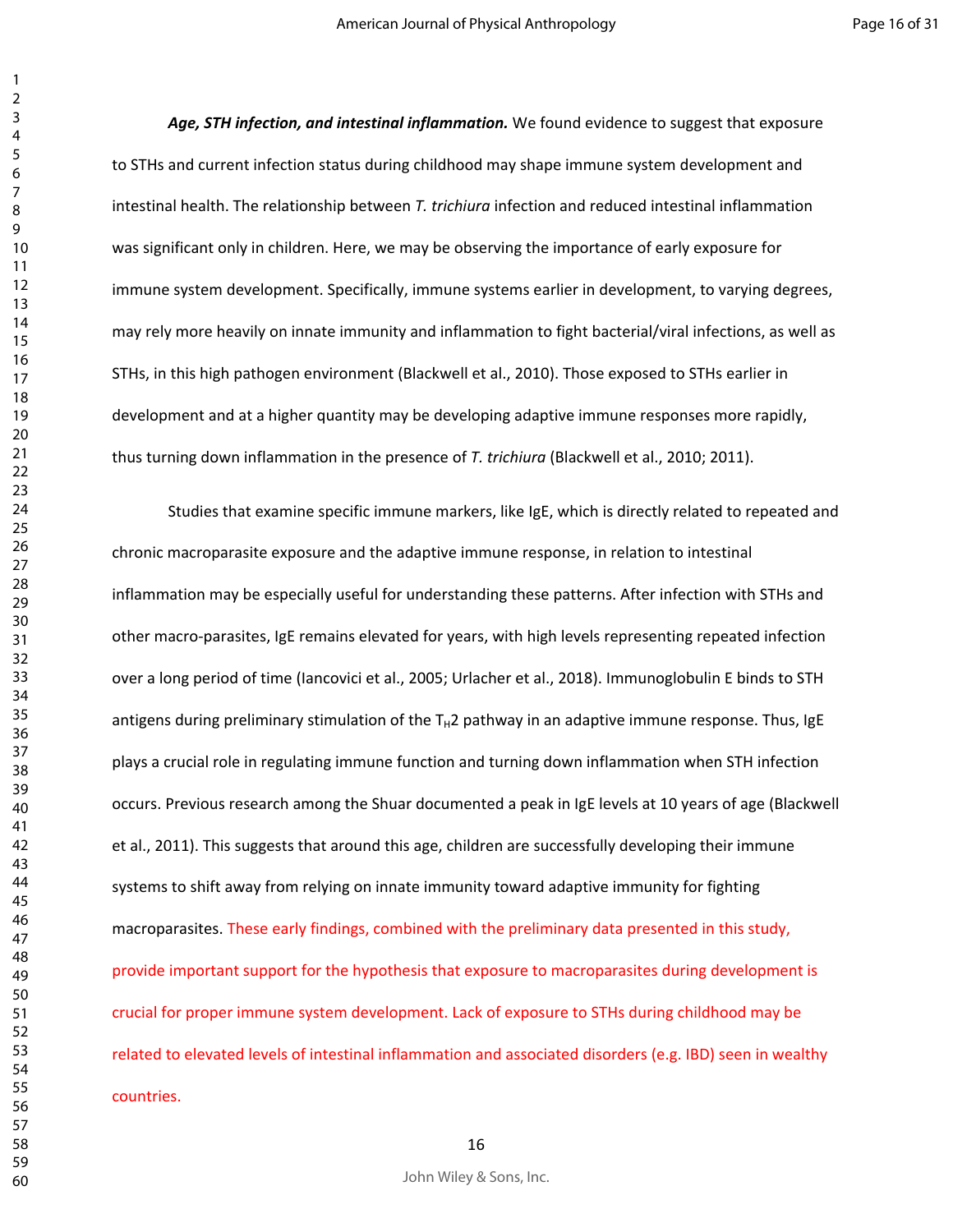*Limitations.* This study has several limitations. First, the preliminary nature of this study resulted in only a small sampling of individuals who provided stool samples for STH and FC analyses, making statistical analysis and interpretation difficult. This means that subsamples representing species-specific infections and coinfections are particularly low. A larger sample size would be useful for more robust hypothesis testing and would provide more interpretive value for results.

Second, only one stool sample per participant was analyzed for FC. Because of this limitation, we were unable to monitor change over time, which limits our ability to speak to the importance of timing of exposure for immune system development and intestinal inflammation. A longitudinal study would afford an opportunity to document changes in inflammation and immune response throughout immune system development, which would allow for more thorough testing of the hypotheses discussed in this paper. A single stool sample per participant was also used to determine infection intensity, which is a highly variable measure with variation in the number of eggs shed occurring throughout the day. By collecting the first morning stool, we attempted to limit this variability, but measuring EPG from multiple stool samples would have made this variable more reliable.

Finally, because anthropometric measurements were only collected concomitantly (i.e., within a month of stool sample collection) in a small subsample of participants, we were not able to test relationships between body composition/nutrition status, intestinal inflammation, and infection. Inflammatory and infectious disease patterns are deeply interwoven with body composition and nutritional status (McDade, 2012b; Urlacher et al., 2016; 2018) and, because of this small sample size, we cannot speak to their effects here.

*Conclusion.* The present study provides mixed support, albeit based on a small sample size, for the Old Friends Hypothesis in IBD; however, more work needs to be done to understand the role of STHs in public health. This is difficult because, while STHs do appear to have some anti-inflammatory and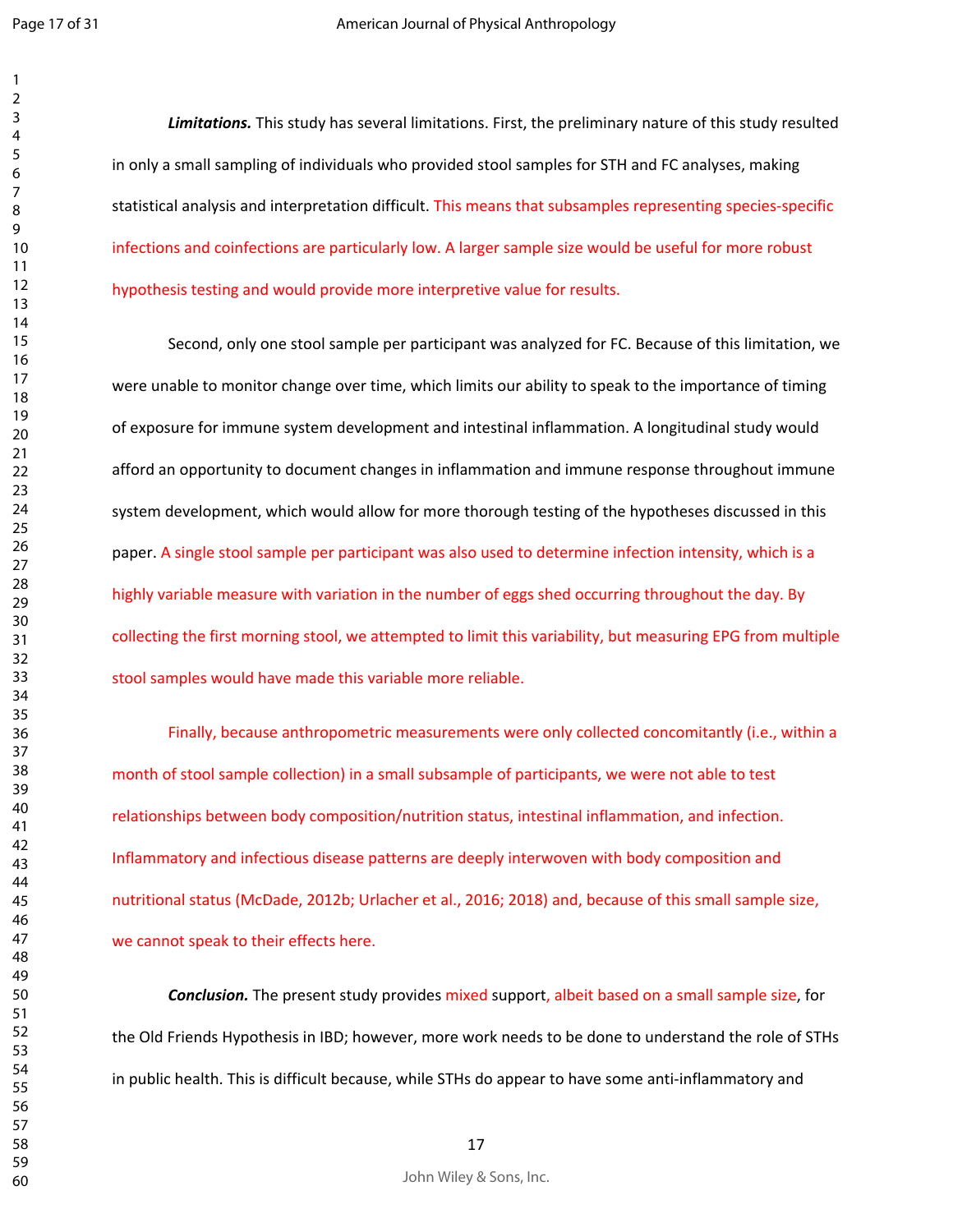immune-regulatory effects, they also have serious consequences for naturally infected individuals, including negative health-related outcomes, poor childhood growth, and poverty promotion (Briggs et al., 2016). Research like the present study is important because it can pinpoint when exposure to STHs is most important, the degree to which infection intensity affects inflammatory response, which STH species have the greatest anti-inflammatory effects, and whether complete eradication of STHs in developing regions may eventually result in regionally novel health problems (e.g., IBD).

Results like the ones presented here can also increase understanding of the health of indigenous populations, especially those transitioning to increasingly market-based lifestyles. These populations are undergoing more rapid epidemiological transitions than previously documented populations, with many experiencing the double burden of both infectious and chronic diseases (Barrett et al., 1998; Gurven et al., 2009; Prentice, 2006; Valeggia & Snodgrass, 2015). Understanding the role STHs may play in preventing the development of chronic disease can shed light on the public health implications of lifestyle and economic change.

#### **Acknowledgements**

The authors wish to thank the participants of this study. We declare no conflicts of interest. This research was conducted with support from the Wenner Gren Foundation, the National Science Foundation (NSF IBSS #1329091), the American Philosophical Society Lewis and Clark Fund, the Ryoichi Sasakawa Young Leaders Fellowship Fund, the University of Oregon Anthropology Department/Bray Fellowship, and the University of Colorado Colorado Springs.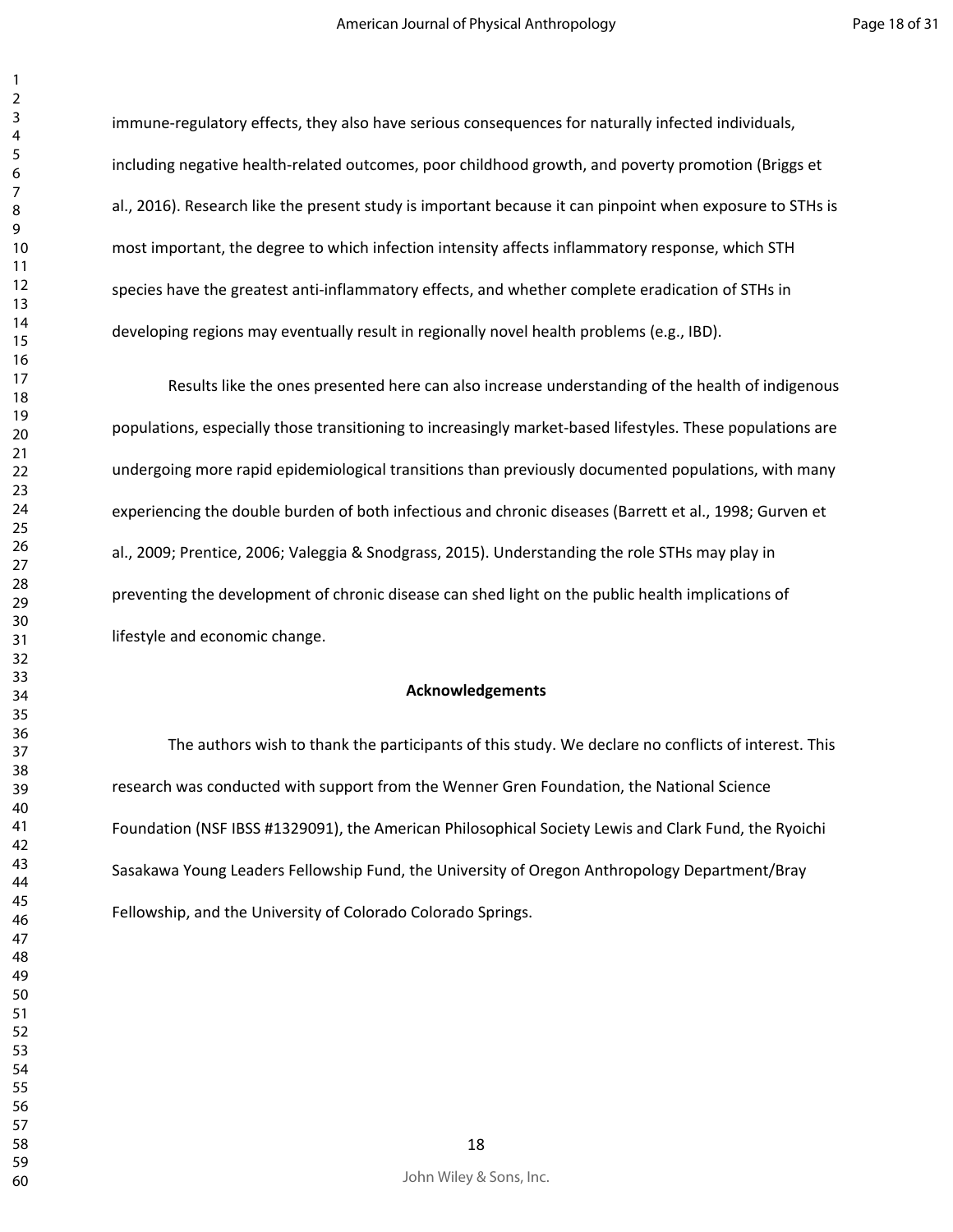#### **References**

- Ahmed, A. (2011). Epidemiology of soil-transmitted helminthiases in Malaysia. *SE Asian J Trop Med,* 42: 527-538.
- Allen, J. E., Maizels, R. M. (2011). Diversity and dialogue in immunity to helminths. *Nat Rev Immunol*, 11: 375-388.
- Barrett, R., Kuzawa, C.W., McDade, T., & Armelagos, G.J. (1998). Emerging and re-emerging infectious diseases: The third epidemiologic transition. *Annu Rev Anthropol,* 27: 247-271.
- Bethony, J., Brooker, S., Albonico, M., Geiger, S.M., Loukas, A., Diemert, D., & Hotez, P.J. (2006). Soiltransmitted helminth infections: ascariasis, trichuriasis, and hookworm. *Lancet,* 367: 1521-1532.
- Betson, M., Sousa-Figueiredo, J. C., Rowell, C., Kabatereine, N. B., Sothard, J. R. (2010). Intestinal schistosomiasis in mothers and young children in Uganda: Investigation of field-applicable markers of bowel morbidity. *Am J Trop Med Hyg*, 83: 1048-1055.
- Blackwell, A. D., Pryor, G., Pozo, J., Tiwia, W., Sugiyama, L. S. (2009). Growth and market integration in Amazonia: a comparison of growth indicators between Shuar, Shiwiar, and nonindigenous school children. *Am J Hum Biol*, 21: 161-171.
- Blackwell, A. D., Snodgrass, J. J., Madimenos, F. C., & Sugiyama, L. S. (2010). Life history, immune function, and intestinal helminths: trade-offs among immunoglobulin E, C-reactive protein, and growth in an Amazonian population. *Am J Hum Biol,* 22: 836-848.
- Blackwell, A. D., Gurven, M. D., Sugiyama, L. S., Madimenos, F. C., Liebert, M. A., Martin, M. A., Kaplan, H. S., & Snodgrass, J. J. (2011). Evidence for a peak shift in a humoral response to helminths: Age profiles of IgE in the Shuar of Ecuador, the Tsimane of Bolivia, and the U.S. NHANES. *PLOS Neglect Trop D,* 5: e1218.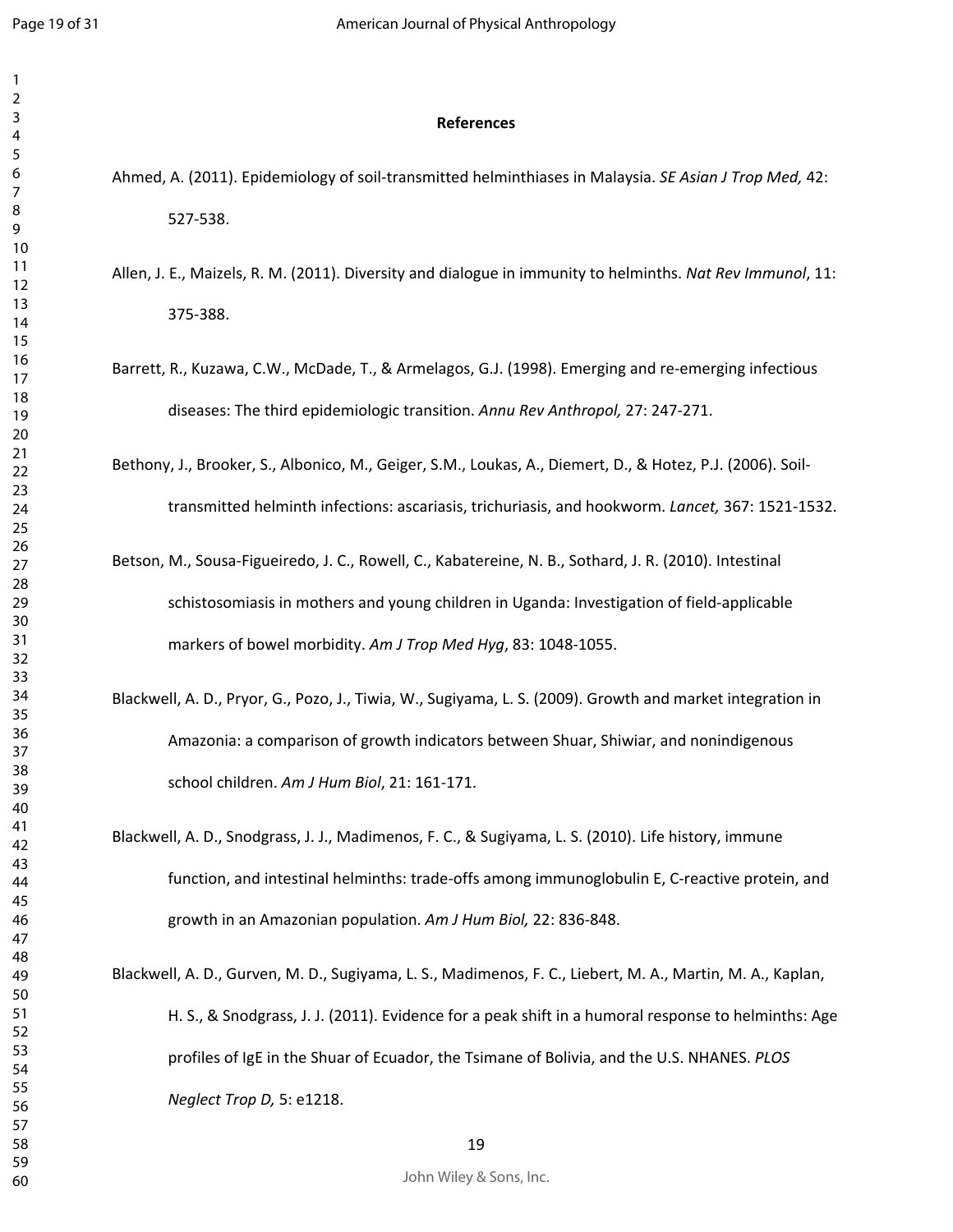- Blackwell, A.D., Tamayo, M. A., Beheim, B., Trumble, B. C., Stieglistz, J., Hooper, P. L., Martin, M., Kaplan, H., Gurven, M. (2015). Helminth infection, fecundity, and age of first pregnancy in women. *Science*, 350: 970-972.
- Bloomfield, S. F., Rook, G. A. W., Scott, E. A., Shanahan, F., Stanwell-Smith, R., Turner, P. (2016). Time to abandon the hygiene hypothesis: new perspectives on allergic disease, the human microbiome, infectious disease prevention and the role of targeted hygiene. *Perspect Public Health,* 136: 213- 224.
- Briggs, N., Weatherhead, J., Sastry, K. J., Hotez, P. J. (2016). They Hygiene Hypothesis and its inconvenient truths about helminth infections. *PLOS Neglect Trop D*, 10: e0004944.

Bundy, D. A. P., & Cooper, E.S. (1989). *Trichuris* and trichuriasis in humans. *Adv Parasit,* 28: 107-173.

- Bundy, D. A. P. (1986). Epidemiological aspects of *Trichuris* and trichuriasis in Caribbean communities. *T Roy Soc Trop Med H*, 80: 706-718.
- Bunn, S. K., Bisset, W. M., Main, M. J., Graw, E. S., Olson, S., Golden, B. E. (2001). Fecal calprotectin, validation as a noninvasive measure of bowel inflammation in childhood inflammatory bowel disease. *J Pediatr Gastr Nutr*, 33: 14-22.
- Campbell, S. J., Savage, G. B., Gray, D. J., Atkinson, J. M., Soares Magalhães, R. J., Nery, S. V., McCarthy, J. S., Velleman, Y., Wicken, J. H., Traub, R. J., Williams, G. M., Andrews, R. M., Clements, A. C. A. (2014). Water, Sanitation, and Hygiene (WASH): A critical component for sustainable soiltransmitted helminth and schistosomiasis control. *PLOS Neglect Trop D,* 8(4): e2651.
- Campeotto, F., Butel, M. J., Kalach, N., Derrieux, S., Aubert-Jacquin, C., Barbot, L., Francoual, C., Dupont, C., Kapel, N. (2003). High faecal calprotectin concentrations in newborn infants. *Arch Dis Child-Fetal*, 89: F353-F355.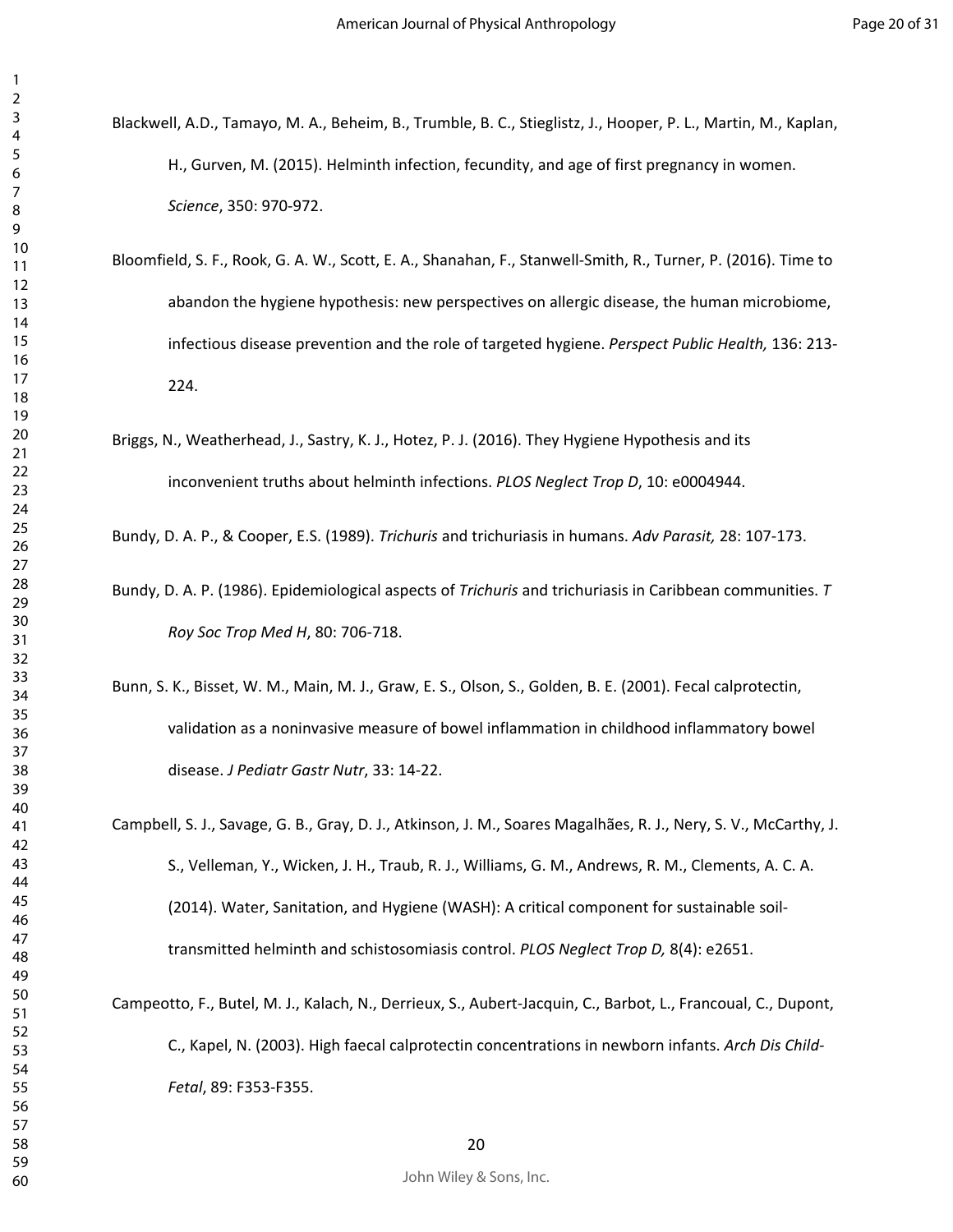| 3               |  |
|-----------------|--|
| 4               |  |
| 5               |  |
| 6               |  |
|                 |  |
| 8               |  |
| 9               |  |
|                 |  |
| 10              |  |
| 11              |  |
| $\overline{12}$ |  |
| 13              |  |
| 14              |  |
| 15              |  |
| 16              |  |
| 1               |  |
| 18              |  |
| 19              |  |
| 20              |  |
| $\overline{21}$ |  |
|                 |  |
| $^{22}$         |  |
| 23              |  |
| $\overline{24}$ |  |
| 25              |  |
| 26              |  |
| 27              |  |
| 28              |  |
| 29              |  |
| 30              |  |
| 31              |  |
| 32              |  |
|                 |  |
| 33              |  |
| 34              |  |
| 35              |  |
| 36              |  |
| 37              |  |
| 38              |  |
| 39              |  |
| 40              |  |
| 41              |  |
| 42              |  |
|                 |  |
| 43              |  |
| 44              |  |
| 45              |  |
| 46              |  |
| 47              |  |
| 48              |  |
| 49              |  |
| 50              |  |
| 51              |  |
| 52              |  |
| 53              |  |
| 54              |  |
|                 |  |
| 55              |  |
| 56              |  |
| 57              |  |
| 58              |  |
| 59              |  |

| Cepon-Robins, T.J., Gildner, T.E., Liebert, M.A., Colehour, A.M., Urlacher, S.S., Snodgrass, J.J.,         |
|------------------------------------------------------------------------------------------------------------|
| Madimenos, F.C., & Sugiyama, L.S. (2014). Soil-transmitted helminths prevalence and infection              |
| intensity among geographically and economically distinct Shuar communities in the Ecuadorian               |
| Amazon. J Parasitol, 100: 598-607.                                                                         |
| Cosnes, J., Gower-Rousseau, C., Seksik, P., Cortot, A. (2011). Epidemiology and natural history of         |
| inflammatory bowel diseases. Gastroenterology, 140: 1785-1794.                                             |
| Crane, R. J., Jones, K. D. J., Berkley, J. A. (2015). Environmental enteric dysfunction: An overview. Food |
| Nutr Bull 36, S76-S87.                                                                                     |
| Croese, J., O'Neil, J., Masson, J., Cooke, S., Melrose, W., Pritchard, D., & Speare, R. (2006). A proof of |
| concept study establishing Necator americanus in Crohn's patients and reservoir donors. Gut,               |
| 55: 136-137.                                                                                               |
| Dahlhamer, J. M., Zammitti, E. P., Ward, B. W., Wheaton, A. G., Croft, J. B. (2016). Prevalence of         |
| inflammatory bowel disease among adults aged ≥18 years - United States, 2015. MMWR Morb                    |
| Mortal Wkly Rep, 65: 1166-1169.                                                                            |
| de Gier, B., Pita-Rodríguez, G. M., Campos-Ponce, M., van de Bor, M., Chamnan, C., Junco-Díaz, R., Doak,   |

C. M., Fiorentino, M., Kuong, K., Angel-Núñez, F., Parker, M. E., Perignon, M., Rojas-Rivero, L., Berger, J., Polman, K., Wieringa, F. T. (2018). Soil-transmitted helminth infections and intestinal and systemic inflammation in schoolchildren. *Acta Tropica*, 182: 124-127.

Dige, A., Rasmussen, T. K., Nejsum, P., Hagemann-Madsen, R., Williams, A. R., Agnholt, J., Dahlerup, J. F., Hvas, C. L. (2016). Mucosal and systemic immune modulation by *Trichuris trichiura* in a selfinfected individual. *Parasite Immunol,* 39: e12394.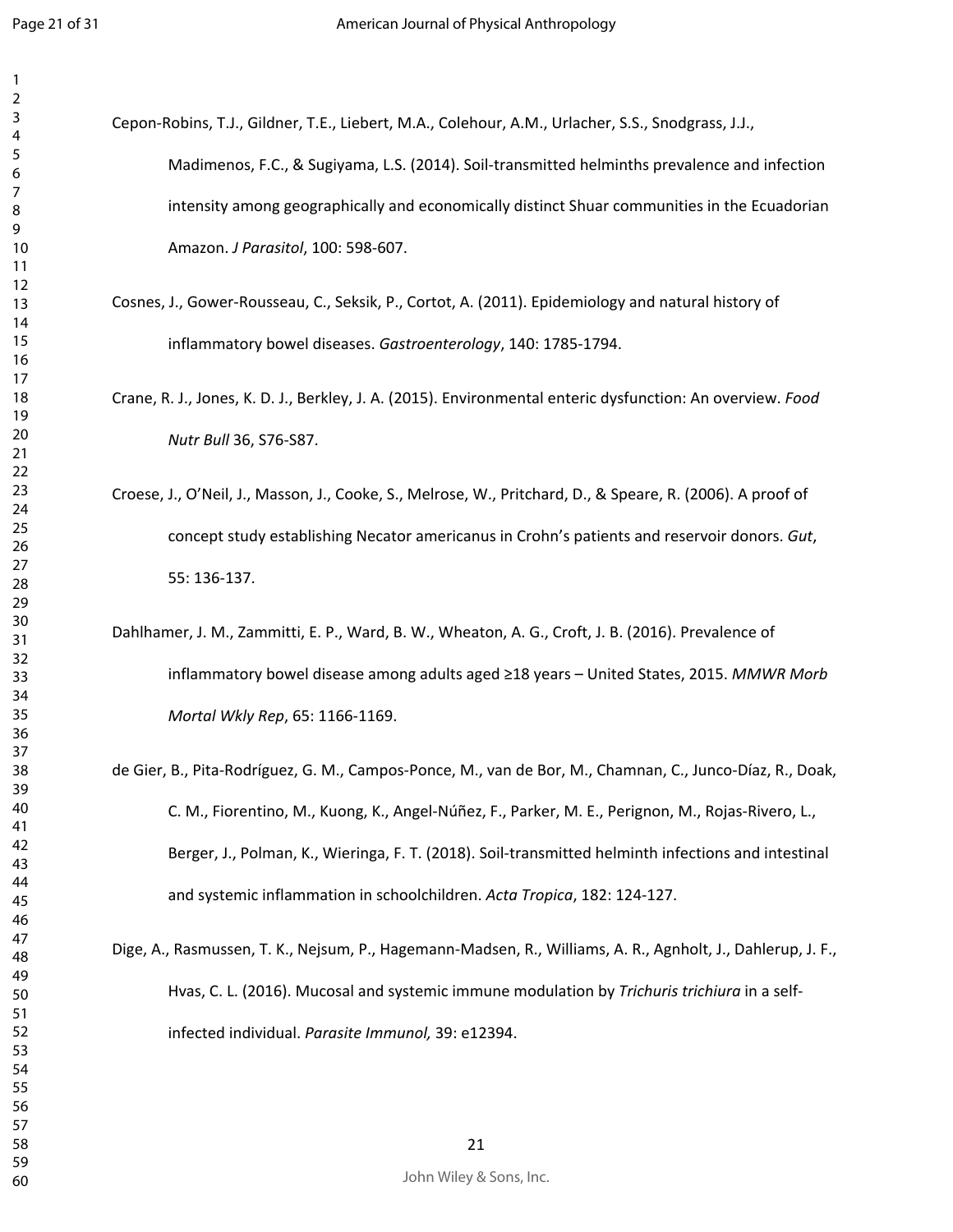Djuardi, Y., Wammes, I.J., Supali, T., Sartono, E., & Yazdanbakhsh, M. (2011). Immunological footprint: the development of a child's immune system in environments rich in microorganisms and parasites. *Parasitology*, 138: 1508-1518.

Dold, C., & Holland, C.V. (2011). Ascaris and ascariasis. *Microbes Infect,* 13: 632-637.

Fagerberg, U. L., Lööf, L., Merzoug, R. D., Hansson, L-O., Finkel, Y. (2003). Fecal calprotectin levels in healthy children studied with an improved assay. *J Peadiatr Gastr Nutr*, 37: 468-472.

Fagerhol, M. K., Dale, I., Andersson, T. (1980). Release and quantitation of a leucocyte derived protein (L1). *Scand J Haematol*, 24: 393-398.

- Fitton, L.J. (2000). Helminthiasis and culture change among the Cofán of Ecuador. *Am J Hum Biol*, 12: 465-477.
- Francis, L., Kirunda, B. E., Orach, C. G. (2012). Intestinal helminth infections and nutritional status of children attending primary schools in Wakiso District, Central Uganda. *Int J Env Res Pub He,* 9: 2910-2921.
- Freeman, M. C., Clasen, T., Brooker, S. J., Akoko, D. O., Rheingans, R. (2013). The impact of a schoolbased hygiene, water quality and sanitation intervention on soil-transmitted helminth reinfection: A cluster-randomized trial. *Am J Trop Med Hyg,* 89: 875-883.
- Garg, S. K., Croft, A. M., Bager, P. (2014). Helminth therapy (worms) for induction of remission of inflammatory bowel disease. *Cochrane DB Syst Rev*, 1.
- Geiger, S. M., Massara, C. L., Bethony, J., Soboslay, P. T., Carvalho, O. S., Corrêa-Oliveira, R. (2002). Cellular responses and cytokine profiles in *Ascaris lumbricoides* and *Trichuris trichiura* infected patients. *Parasite Immunol,* 24: 499-509.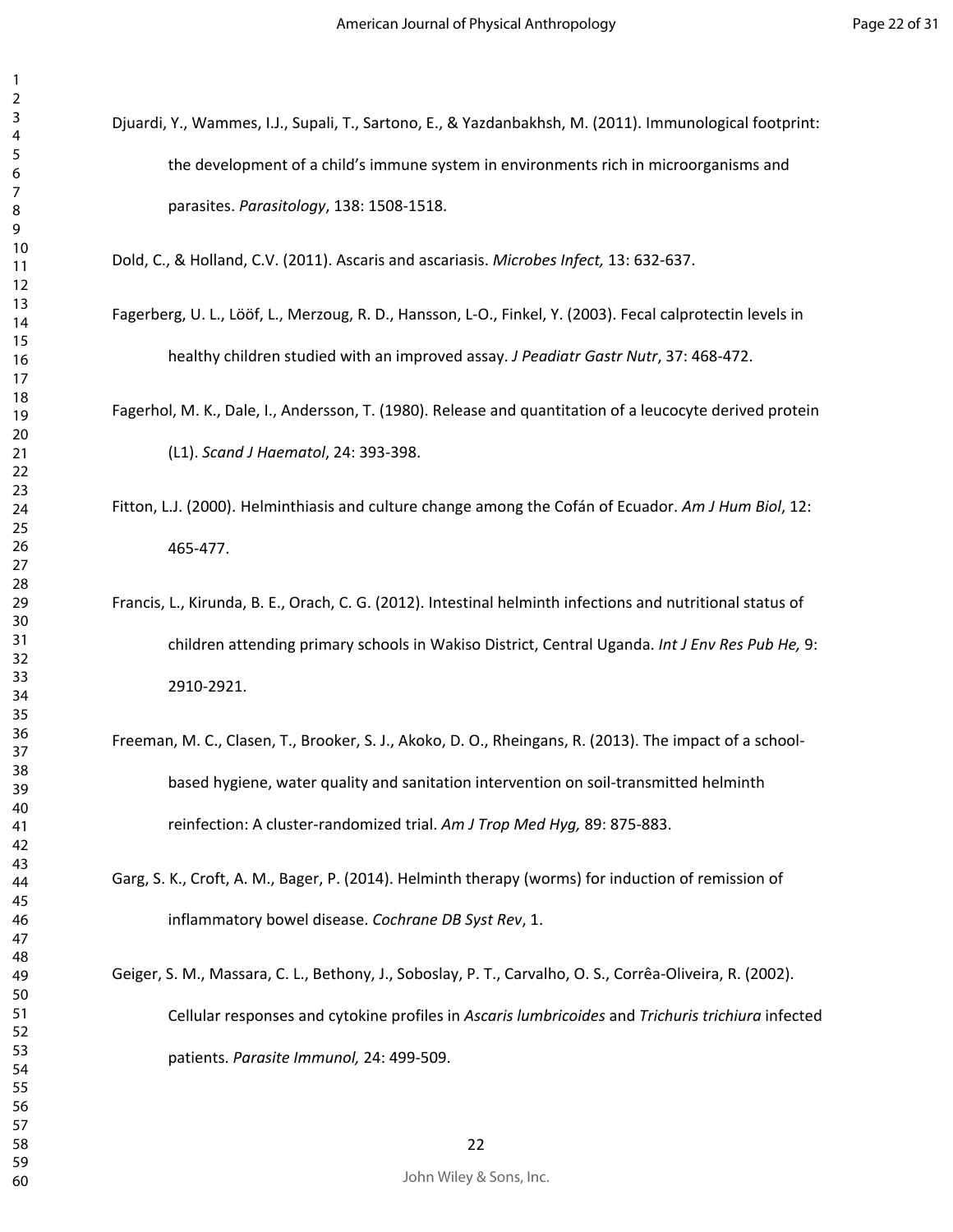| 3               |  |
|-----------------|--|
| 4               |  |
| 5               |  |
| 6               |  |
|                 |  |
| 8               |  |
|                 |  |
| 9               |  |
| 10              |  |
| 11              |  |
| $\overline{12}$ |  |
| 13              |  |
| $\overline{14}$ |  |
| 15              |  |
| 16              |  |
| 1               |  |
|                 |  |
| 18              |  |
| 19              |  |
| 20              |  |
| $\overline{21}$ |  |
| $^{22}$         |  |
| 23              |  |
| 24              |  |
| 25              |  |
| 26              |  |
| 27              |  |
|                 |  |
| 28              |  |
| 29              |  |
| 30              |  |
| $\overline{31}$ |  |
| $\overline{32}$ |  |
| 33              |  |
| 34              |  |
| 35              |  |
|                 |  |
| 36              |  |
| 37              |  |
| 38              |  |
| 39              |  |
| 40              |  |
| 41              |  |
| 42              |  |
| 43              |  |
| 44              |  |
| 45              |  |
|                 |  |
| 46              |  |
| 47              |  |
| 48              |  |
| 49              |  |
| 50              |  |
| 51              |  |
| 52              |  |
| 53              |  |
| 54              |  |
|                 |  |
| 55              |  |
| 56              |  |
| 57              |  |
| 58              |  |
| 59              |  |

| Gildner, T. E., Cepon-Robins, T. J., Liebert, M. A., Urlacher, S. S., Madimenos, F. C., Snodgrass, J. J., |
|-----------------------------------------------------------------------------------------------------------|
| Sugiyama, L. S. (2016). Regional variation in Ascaris lumbricoides and Trichuris trichiura                |
| infections by age cohort and sex: effects of market integration among the indigenous Shuar of             |
| Amazonian Ecuador. J Phys Anthropol, 35: e28.                                                             |

- Gisbert, J. P., McNicholl, A. G. (2009). Questions and answers on the role of faecal calprotectin as a biological marker in inflammatory bowel disease. *Digest Liver Dis*, 41: 56-66.
- Godoy, R., Reyes-García, V., Byron, E., Leonard, W.R., Vadez, V. (2005). The effect of market economies on the well-being of indigenous peoples and on their use of renewable natural resources. *Annu Rev Anthropol,* 34: 121-138.
- Gurven, M., Kaplan, H., Winking, J., Rodriguez, D. E., Kim, J. K., Finch, C., Crimmins, E. (2009). Inflammation and infection do not promote arterial aging and cardiovascular disease risk factors among lean horticulturalists. *PLoS ONE,* 4: e6590.
- Gurven, M. D., Trumble, B. C., Stieglitz, J., Blackwell, A. D., Michalik, D. E., Finch, C. E., Kaplan, H. S. (2016). Cardiovascular disease and type 2 diabetes in evolutionary perspective: A critical role for helminths? *Evol Med Public Health*, 2016: 338-357.
- Hanauer, S. B. (2006). Inflammatory Bowel Disease: Epidemiology, pathogenesis, and therapeutic opportunities. *Inflamm Bowel Dis,* 12: S3-S9.

Hestvik, E., Tumwine, J. K., Tylleskar, T., Grahnquist, L., Ndeezi, G., Kaddu-Mulindwa, D. H., Aksnes, L., Olafsdottir, E. (2011). Faecal calprotectin concentrations in apparently healthy children aged 0- 12 years in urban Kampala, Uganda: a community-based survey. *BMC Pediatr*, 11: 9.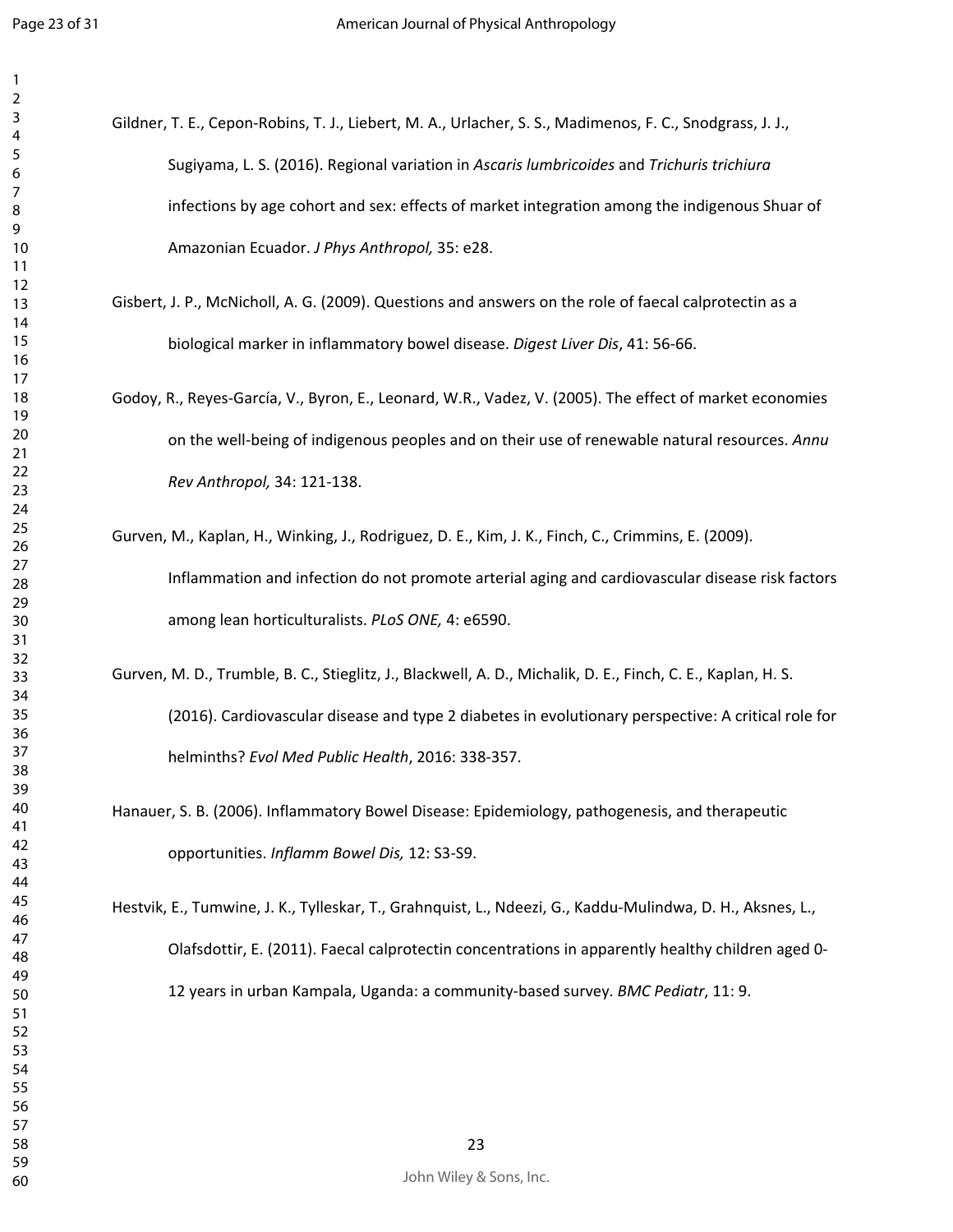- Iancovici, K. M., Stein, M., Geller-Bernstein, C., Weisman, Z., Steinberg, S., Greenberg, Z., Handzel, Z. T., Bentwich, Z. (2005). Serum immunoglobulin E levels in Israeli-Ethiopian children: environment and genetics. *Isr Med Assoc J*, 7: 799-802.
- Joshi, S., Lewis, S. J., Creanor, S., Ayling, R. M. (2010). Age-related faecal calprotectin, lactoferrin and tumour M2-PK concentrations in healthy volunteers. *Ann Clin Biochem*, 47: 259-263.
- Kaplan, G. G. (2015). The global burden of IBD: from 2015 to 2025. *Nat Rev Gastroenterol Hepatol*, 12: 720-727.
- Liebert, M. A., Snodgrass, J. J., Madimenos, F. C., Cepon, T. J., Blackwell, A. D., Sugiyama, L. S. (2013). Implications of market integration for cardiovascular and metabolic health among an indigenous Amazonian Ecuadorian population. *Ann Hum Biol*, 40: 228-242.
- Maizels, R. M., McSorley, H. J., Smyth, D. J. (2014). Helminths in the hygiene hypothesis: sooner or later? *Clin Exp Immunol*, 177: 38-46.
- McDade, T., Williams, S., Snodgrass, J. (2007). What a drop can do: dried blood spots as a minimally invasive method for integrating biomarkers into population-based research. *Demography*, 44: 899-925.
- McDade, T. W., Tallman, P. S., Madimenos, F. C., Liebert, M. A., Cepon, T. J., Sugiyama, L. S., Snodgrass, J. J. (2012a). Analysis of variability of high sensitivity C-reactive protein in lowland Ecuador reveals no evidence of chronic low-grade inflammation. *Am J Hum Biol,* 24: 675-681.

McDade, T.W. (2012b). Early environments and the ecology of inflammation. *Proc Natl Acad Sci USA* 109: 17281-17288.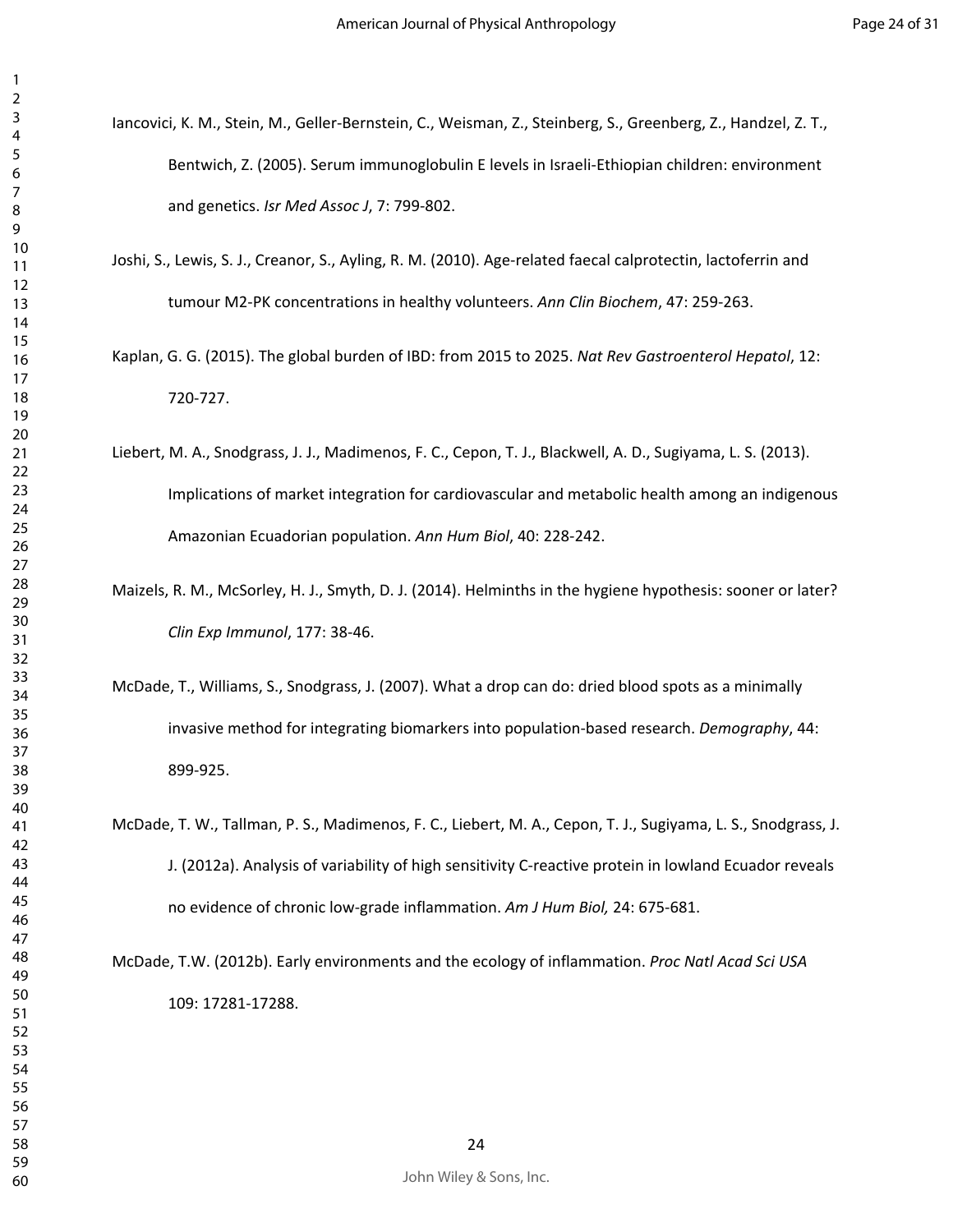- McSorley, H. J., Gaze, S., Daveson, J., Jones, D., Anderson, R. P., Clouston, A., Ruyssers, N. E., Speare, R., McCarthy, J. S., Engwerda, C. R., Croese, J., Loukas, A. (2011). Suppression of inflammatory immune responses in celiac disease by experimental hookworm infection. *PLOS ONE*, 6: e24092.
	- McSorely, H. J., Maizels, R. M. (2012). Helminth infections and host immune regulation. *Clin Microbio Rev*, 25: 585-608.
	- Michels, N., Van de Wiele, T., De Henauw, S. (2017). Chronic psychosocial stress and gut health in children: associations with calprotectin and fecal short-chain fatty acids. *Psychosom Med*, 79: 927-935.
	- Molodecky, N. A., Soon, I. S., Rabi, D. M., Ghali, W. A., Ferris, M., Chernoff, G., Benchimol, E. I., Panaccione, R., Ghosh, S., Barkema, H. W., Kaplan, G. G. (2012). Increasing incidence and prevalence of the inflammatory bowel diseases with time, based on systematic review. *Gastroenterol*, 142: 46-54.
	- Montresor, A. D., Crompton, W. T., Hall, A., Bundy, D. A. P., Savioli, L. (1998). *Guidelines for the evaluation of soil-transmitted helminthiasis and schistosomiasis at community level: A guide for managers of control programmes*. World Health Organization, Geneva, Switzerland, 45 p.
	- Olafsdottir, E., Aksnes, L., Fluge, G., Berstad, A. (2002). Faecal calprotectin levels in infants with infantile colic, healthy infants, children with inflammatory bowel disease, children with recurrent abdominal pain and health children. *Acta paediatri*, 91: 45-50.
	- Poullis, A., Foster, R., Shetty, A., Fagerhol, M. K., Mendall, M. A. (2004). Bowel inflammation as measured by fecal calprotectin: A link between lifestyle factors and colorectal cancer risk. *Cancer Epidem Biomar,* 13: 279-284.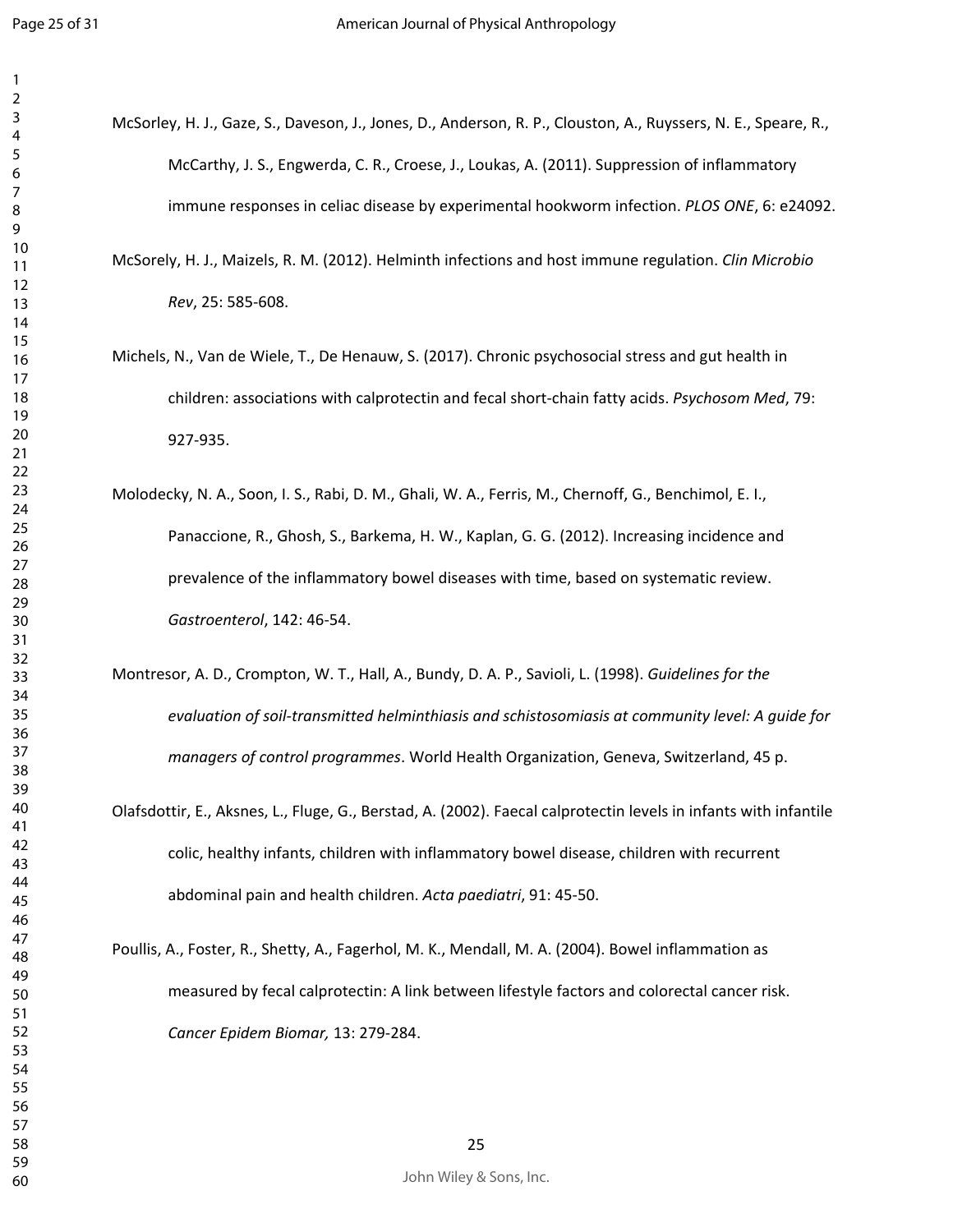- Prentice, A. M. (2006). The emerging epidemic of obesity in developing countries. *Int J of Epidemiol,* 35: 93-99.
- Rook, G. A. W. (2010). 99th Dahlem conference on infection, inflammation and chronic inflammatory disorders: Darwinian medicine and the 'hygiene' or 'old friends' hypothesis. *Clin Exp Immunol*, 160: 70-79.
- Roulette, C. J., Mann, H., Kemp, B. M., Remiker, M., Roulette, J. W., Hewlett, B. S., Kazanji, M., Breurec, S., Monchy, D., Sullivan, R. J., Hagen, E. H. (2014). Tobacco use vs. helminths in Congo basin hunter-gatherers: Self-medication in humans? *Evol Hum Behav*, 35: 397-407.
- Roulette, C. J., Kazanji, M., Breurec, S., Hagen, E. H. (2016). High prevalence of cannabis use among Aka foragers in the Congo Basin and its possible relationship to helminthiasis. *Am J Hum Biol*, 28: 5- 15.
- Rugtveit, J., Fagerhol, M. K. (2002). Age-dependent variations in fecal calprotectin concentrations in children. *J Pediatr Gastroenterol Nutr*, 34: 323-324.
- Saker, L., Lee, K., Cannito, B., Gilmore, A., Campbell-Lendrum, D. (2004). Globalization and infectious diseases: A review of linkages. Special Programme for Research and Training in Tropical Diseases. WHO, Geneva.

Scolari, C., Torti, C., Beltrame, A., Matteelli, A., Castelli, F., Gulletta, M., Ribas, M., Morana, S., Urbani, C. (2000). Prevalence and distribution of soil-transmitted helminth (STH) infections in urban and indigenous schoolchildren in Ortigueira, State of Paranà, Brasil: Implications for control. *Trop Med Int Health*, 5: 302-307.

Stagaman, K., Cepon-Robins, T. J., Liebert, M. A., Gildner, T. E., Urlacher, S. S., Madimenos, F. C., Guillemin, K., Snodgrass, J. J., Sugiyama, L. S., Bohannan, B. J. M. (2018). Market integration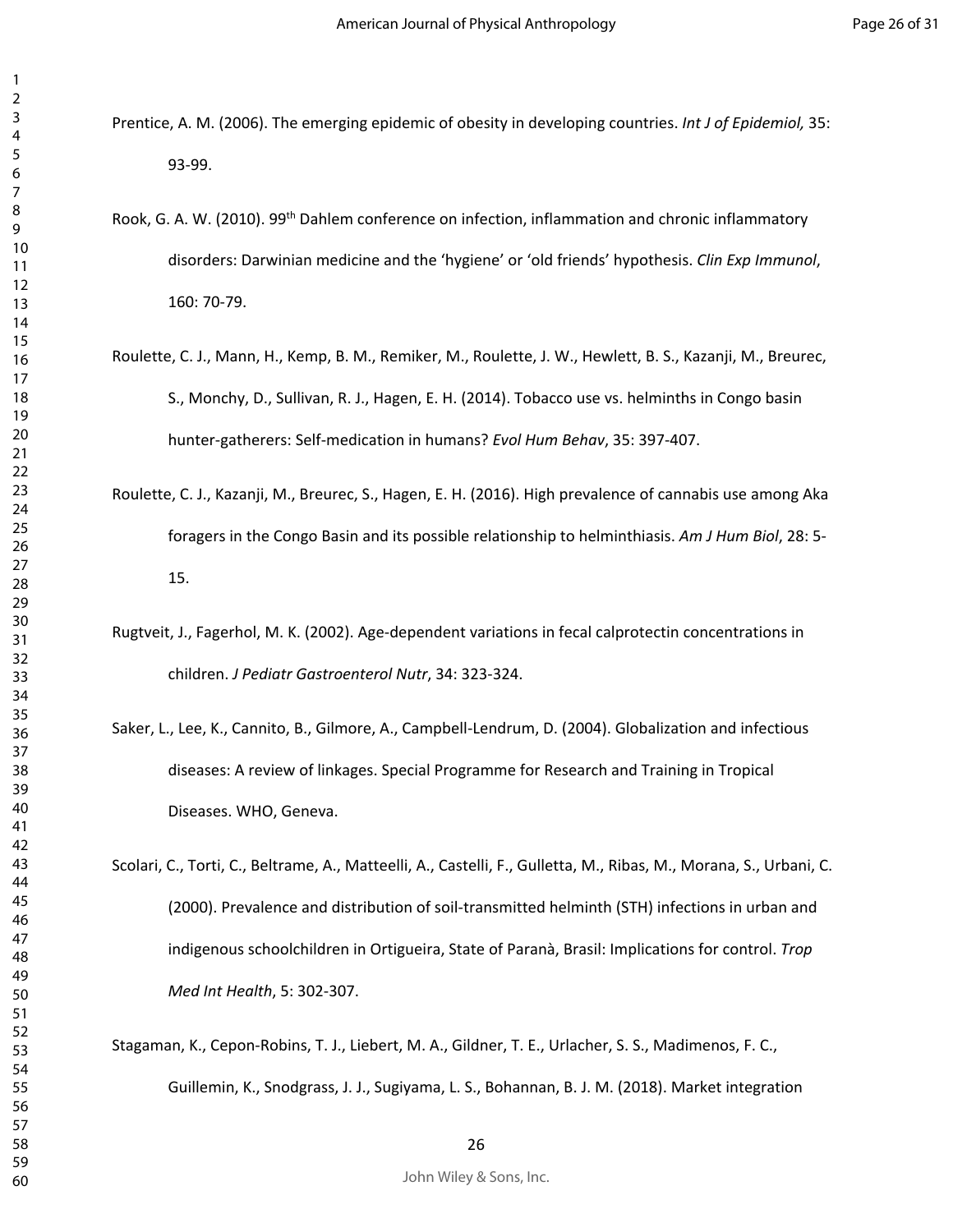| 1        |                                                                                                                 |
|----------|-----------------------------------------------------------------------------------------------------------------|
| 2<br>3   | predicts human gut microbiome attributes across a gradient of economic development.                             |
| 4        |                                                                                                                 |
| 5<br>6   | mSystems, 3: e00122-17.                                                                                         |
| 7        |                                                                                                                 |
| 8        | Stoltzfus, R. J., Chwaya, H. M. Tielsch, J. M., Schulze, K. J., Albonico, M., Savioli, L. (1997). Epidemiology  |
| 9<br>10  |                                                                                                                 |
| 11       | of iron deficiency anemia in Zanzibari schoolchildren: the importance of hookworms. Am J Clin                   |
| 12<br>13 | Nutr, 65: 153-159.                                                                                              |
| 14       |                                                                                                                 |
| 15       |                                                                                                                 |
| 16<br>17 | Summers, R. W., Elliott, D. E., Urban Jr., J. F., Thompson R., Weinstock J. V. (2005a). Trichuris suis          |
| 18       | therapy in Crohn's disease. Gut, 54: 87-90.                                                                     |
| 19       |                                                                                                                 |
| 20<br>21 | Summers, R. W., Elliott, D. E., Urban Jr., J. F., Thompson, R. A., Weinstock, J. V. (2005b). Trichuris suis for |
| 22       |                                                                                                                 |
| 23       | active Ulcerative Colitis: A randomized controlled trial. Gastroenterol 128: 825-832.                           |
| 24<br>25 |                                                                                                                 |
| 26       | Syed, S., Ali, A., Duggan, C. (2016). Environmental Enteric Dysfunction in children. JPGN, 63: 6-14.            |
| 27       |                                                                                                                 |
| 28<br>29 | Tanner, S., Leonard, W. R., McDade, T. W., Reyes-Garcia, V., Godoy, R., Huanca, T. (2009). Influence of         |
| 30       |                                                                                                                 |
| 31<br>32 | helminth infections on childhood nutritional status in lowland Bolivia. Am J Hum Biol 21: 651-                  |
| 33       | 656.                                                                                                            |
| 34       |                                                                                                                 |
| 35<br>36 |                                                                                                                 |
| 37       | Tanner, S., TAPS Bolivia Study Team. (2014). Health and disease: Exploring the relation between parasitic       |
| 38       | infections, child nutrition status, and markets. Am J Phys Anthropol, 155: 221-228.                             |
| 39<br>40 |                                                                                                                 |
| 41       | Tibble, J. A., Bjarnason, I. (2001). Non-invasive investigation of inflammatory bowel disease. World J          |
| 42<br>43 |                                                                                                                 |
| 44       | Gastroenterol, 7: 460-465.                                                                                      |
| 45       |                                                                                                                 |
| 46<br>47 | Tibble, J., Teahon, K., Thjodleifsson, B., Resoeth, A., Sigthorsson, G., Bridger, S., Foster, R., Sherwood, R., |
| 48       |                                                                                                                 |
| 49       | Fagerhol, M., Bjarnason. (2000). A simple method for assessing intestinal inflammation in                       |
| 50<br>51 | Crohn's disease. Gut, 47: 506-513.                                                                              |
| 52       |                                                                                                                 |
| 53<br>54 |                                                                                                                 |
| 55       |                                                                                                                 |
| 56       |                                                                                                                 |
| 57<br>58 | 27                                                                                                              |
|          |                                                                                                                 |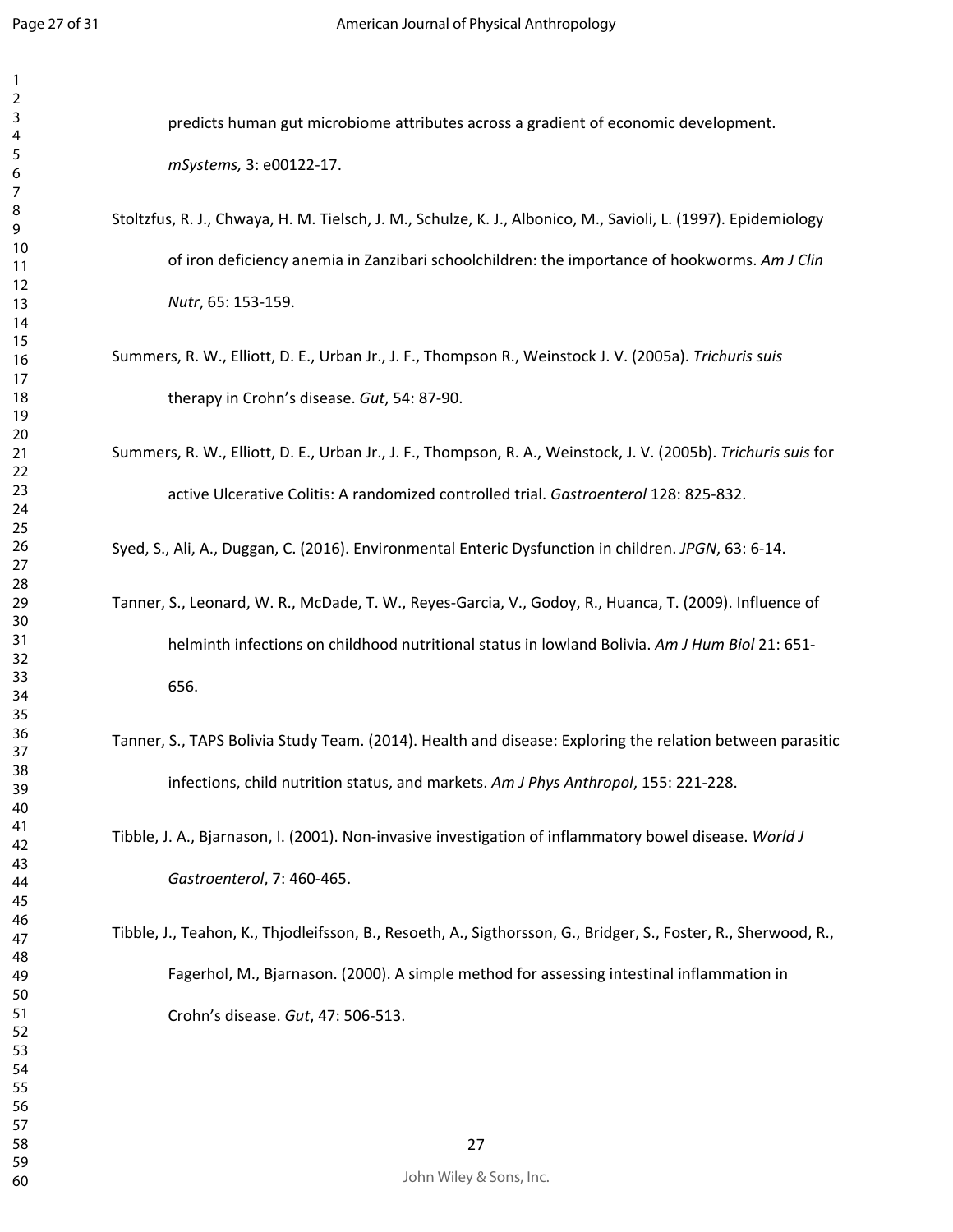- Urlacher, S. S., Liebert, M. A., Snodgrass, J. J., Blackwell, A. D., Cepon-Robins, T. J., Gildner, T. E., Madimenos, F. C., Amir, D., Bribiescas, R. G., Sugiyama, L. S. (2016a). Heterogeneous effects of market integration on sub-adult body size and nutritional status among the Shuar of Amazonian Ecuador*. Ann Hum Biol* 43(4): 316-329.
- Urlacher, S. S., Ellison, P. T., Sugiyama, L. S., Pontzer, H., Eick, G., Liebert, M. A., Cepon-Robins, T. J., Gildner, T. E., Snodgrass, J. J. (2018). Tradeoffs between immune function and childhood growth among Amazonian forager-horticulturalists. *Proc Natl Acad Sci USA*, 115: E3914-E3921.

Valeggia, C. R., Snodgrass, J. J. (2015). Health of indigenous peoples. *Annu Rev Anthropol*, 44: 117-135.

Weatherhead, J. E., Hotez, P. J. (2015). Worm infections in children. *Pediatr Rev,* 36: 341-352.

- Weinstock, J. V., Elliot, D. E. (2009). Helminths and the IBD hygiene hypothesis. *Inflamm Bowel Dis,* 15: 128-133.
- Weinstock, J. V., Elliott, D. E. (2013). Translatability of helminth therapy in inflammatory bowel diseases. *Int J Parasitol,* 43: 245-251.
- Wen, Z., Fiocchi, C. (2004). Inflammatory Bowel Disease: Autoimmune or immune-mediated pathogenesis? *Clin Dev Immunol,* 11: 195-204.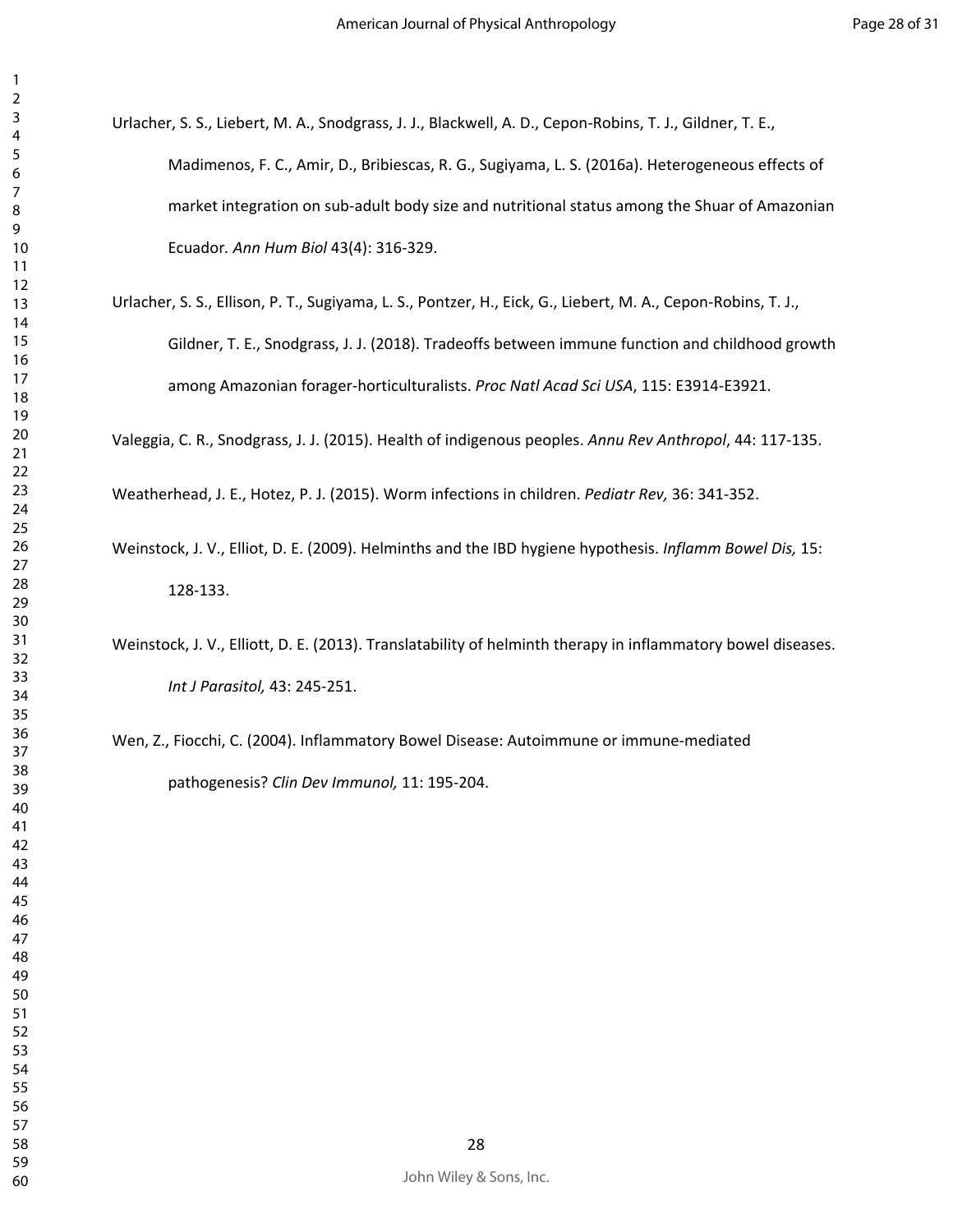|                                                      | Children ( $N = 26$ ) | Adults ( $N = 43$ ) |
|------------------------------------------------------|-----------------------|---------------------|
| Age                                                  | 8.8(3.2)              | 35.1 (15.7)         |
| <b>Intestinal Inflammation</b>                       |                       |                     |
| Fecal Calprotectin (FC; $\frac{u}{g}$ ) <sup>+</sup> | 17.7 (36.6)           | 22.0(51.5)          |
| Elevated FC (%)                                      | $23.1(n = 6)$         | $34.9$ (n = 15)     |
| <b>Infection Status</b>                              |                       |                     |
| Only Trichuris Infected (%)                          | 15.4 ( $n = 4$ )      | 11.6 (n = 5)        |
| Only Ascaris Infected (%)                            | $23.1(n = 6)$         | 14.0 ( $n = 6$ )    |
| Coinfected (%)                                       | $23.1(n = 6)$         | 16.3 ( $n = 7$ )    |
| Uninfected (%)                                       | $38.5 (n = 10)$       | 58.1 ( $n = 25$ )   |
| Species-specific Eggs Per Gram (EPG)                 |                       |                     |
| <b>Trichuris EPG</b>                                 | 414.5 (1341.1)        | 159.1 (801.7)       |
| Ascaris EPG                                          | 3839.1 (7588.7)       | 3581.6 (12014.3)    |
| <b>Trichuris Infection Intensities</b>               |                       |                     |
| Light (1 to 999 EPG)                                 | $30.8(n = 8)$         | $23.3(n = 10)$      |
| Moderate (1,000 to 9,999 EPG)                        | $7.7 (n = 2)$         | $4.7 (n = 2)$       |
| <b>Ascaris Infection Intensities</b>                 |                       |                     |
| Light (1 to 4,999 EPG)                               | 19.2 ( $n = 5$ )      | 11.6 (n = 5)        |
| Moderate (5,000 to 49,000 EPG)                       | 15.4 ( $n = 4$ )      | 16.4 ( $n = 7$ )    |
| Heavy (≥50,000 EPG)                                  | 11.5 ( $n = 3$ )      | $2.3(n = 1)$        |

**Table 1. Descriptive statistics for intestinal inflammation and STH infection variables for children and adults**

Values are presented as mean (SD), unless otherwise noted: †Denotes Median (IQR)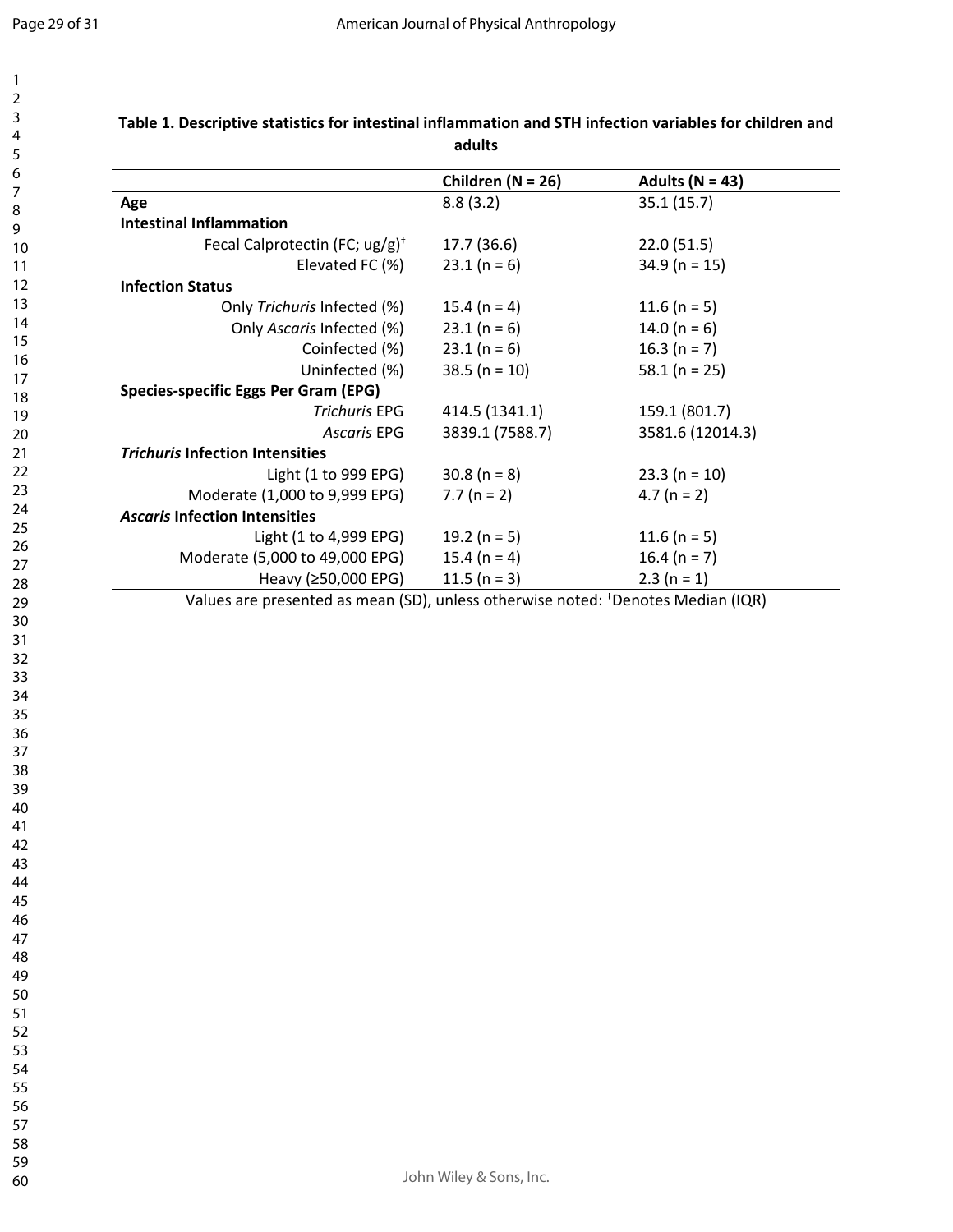|          |                | df |      | р       |
|----------|----------------|----|------|---------|
| Children |                |    |      |         |
|          | Age            | 1  | 1.43 | 0.25    |
|          | Sex            |    | 0.86 | 0.37    |
|          | Infection Type | 3  | 3.53 | $0.03*$ |
| Adults   |                |    |      |         |
|          | Age            | 1  | 0.54 | 0.47    |
|          | Sex            |    | 0.00 | 0.96    |
|          | Infection Type | 3  | 0.86 | 0.47    |

### **Table 2. Two-way ANCOVAs (controlling for age and sex) comparing Ln FC by STH infection status for children and adults**

Results are significant at: \**p* < 0.05

Sex: 0 = female, 1 = male; Age is continuous; Infection Type: 0 = uninfected, 1 = *Ascaris* only, 2 = *Trichuris*  only, 3 = Coinfected